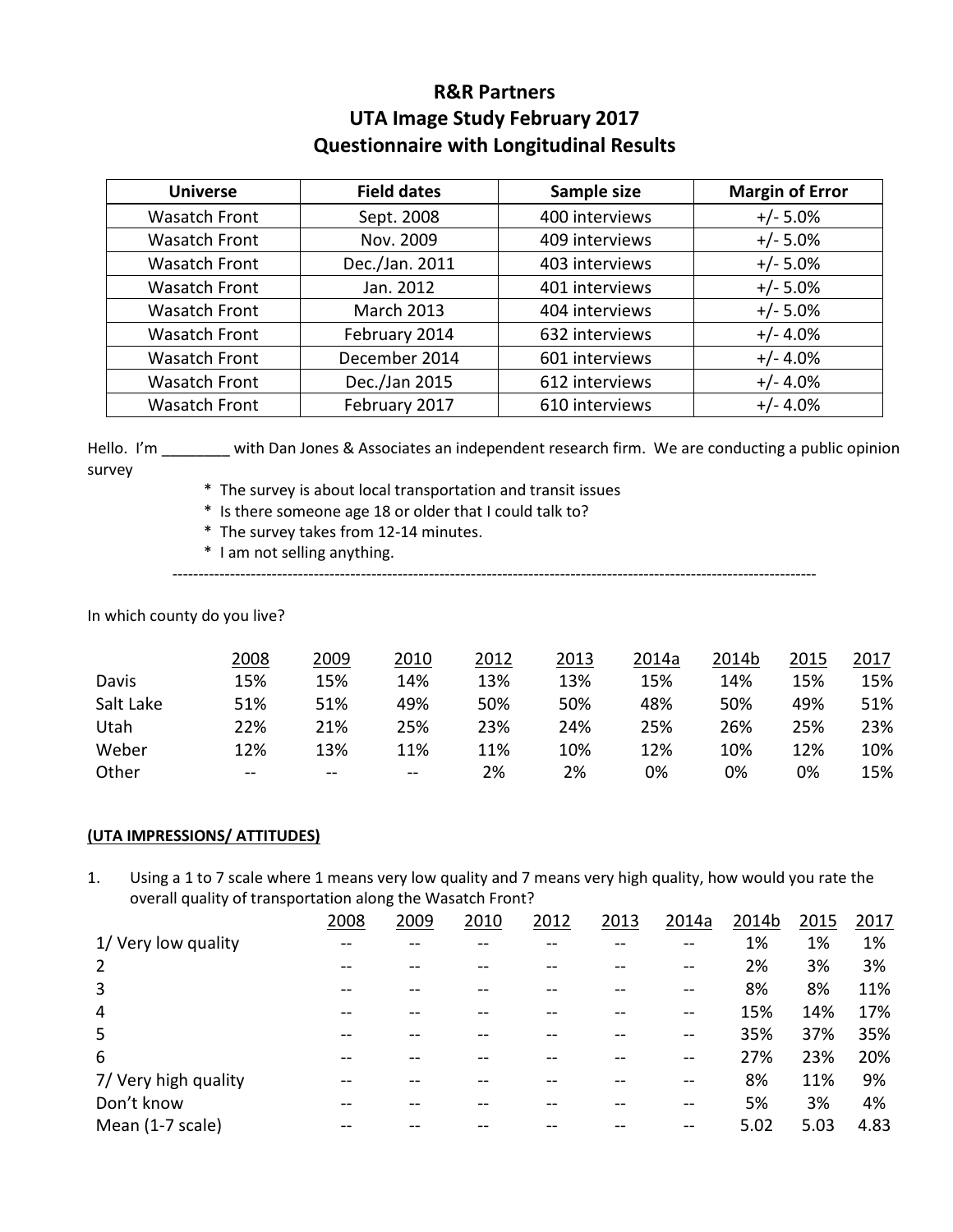2. Considering the ways public transit in Utah has changed over the past several years, are you satisfied or dissatisfied with the direction that public transit is going along the Wasatch Front in Utah?

|                       | 2008  | 2009  | 2010      | 2012          | 2013 | 2014a | 2014b | 2015 | 2017 |
|-----------------------|-------|-------|-----------|---------------|------|-------|-------|------|------|
| Very satisfied        | $- -$ | $- -$ | $-$       | $\sim$ $\sim$ | 33%  | 28%   | 26%   | 29%  | 28%  |
| Somewhat satisfied    | $- -$ | $- -$ | $-$       | $-$           | 45%  | 49%   | 54%   | 52%  | 51%  |
| Somewhat dissatisfied | --    | --    | <u>——</u> | $-$           | 10%  | 11%   | 14%   | 10%  | 12%  |
| Very dissatisfied     | $- -$ | $- -$ | $-$       | $- -$         | 6%   | 7%    | 4%    | 5%   | 5%   |
| Don't know (VOL)      | $- -$ | $- -$ | $- -$     | $-$           | 7%   | 6%    | 2%    | 3%   | 3%   |

3. In your opinion, what are some of the benefits of a good public transit system in Utah?

*\*2014 and 2015 responses are not comparable to 2013 because the 2014 and 2015 survey was administered both over the phone as well as online while 2013 was administered exclusively over the phone. Respondents taking the survey online were able to see all options. Respondents taking the survey over the phone were unaided.* 

|                                                    | 2008 | 2009 | 2010 | 2012  | 2013 | 2014a | 2014b | 2015 | 2017 |
|----------------------------------------------------|------|------|------|-------|------|-------|-------|------|------|
| Minimizes air pollution                            |      |      |      |       | 38%  | 63%   | 79%   | 51%  | 51%  |
| Saves gasoline                                     |      |      |      |       | 12%  | 34%   | 78%   | 34%  | 27%  |
| Provides transportation for<br>those without means |      |      |      | $- -$ | 15%  | 43%   | 77%   | 38%  | 34%  |
| Saves driving hassles / traffic                    |      |      |      |       | 33%  | 43%   | 72%   | 46%  | 41%  |
| Winter transportation is<br>easier/safer           |      |      |      |       | 3%   | 23%   | 65%   | 25%  | 21%  |
| Convenience                                        |      |      |      |       | 26%  | 32%   | 49%   | 35%  | 29%  |
| Makes Utah more like other<br>big cities           |      |      |      |       | 1%   | 14%   | 46%   | 13%  | 9%   |
| Other                                              |      |      |      |       | 37%  | 23%   | 5%    | 22%  | 32%  |
| Don't Know                                         |      |      |      |       | 5%   | 3%    | 2%    | 5%   | 2%   |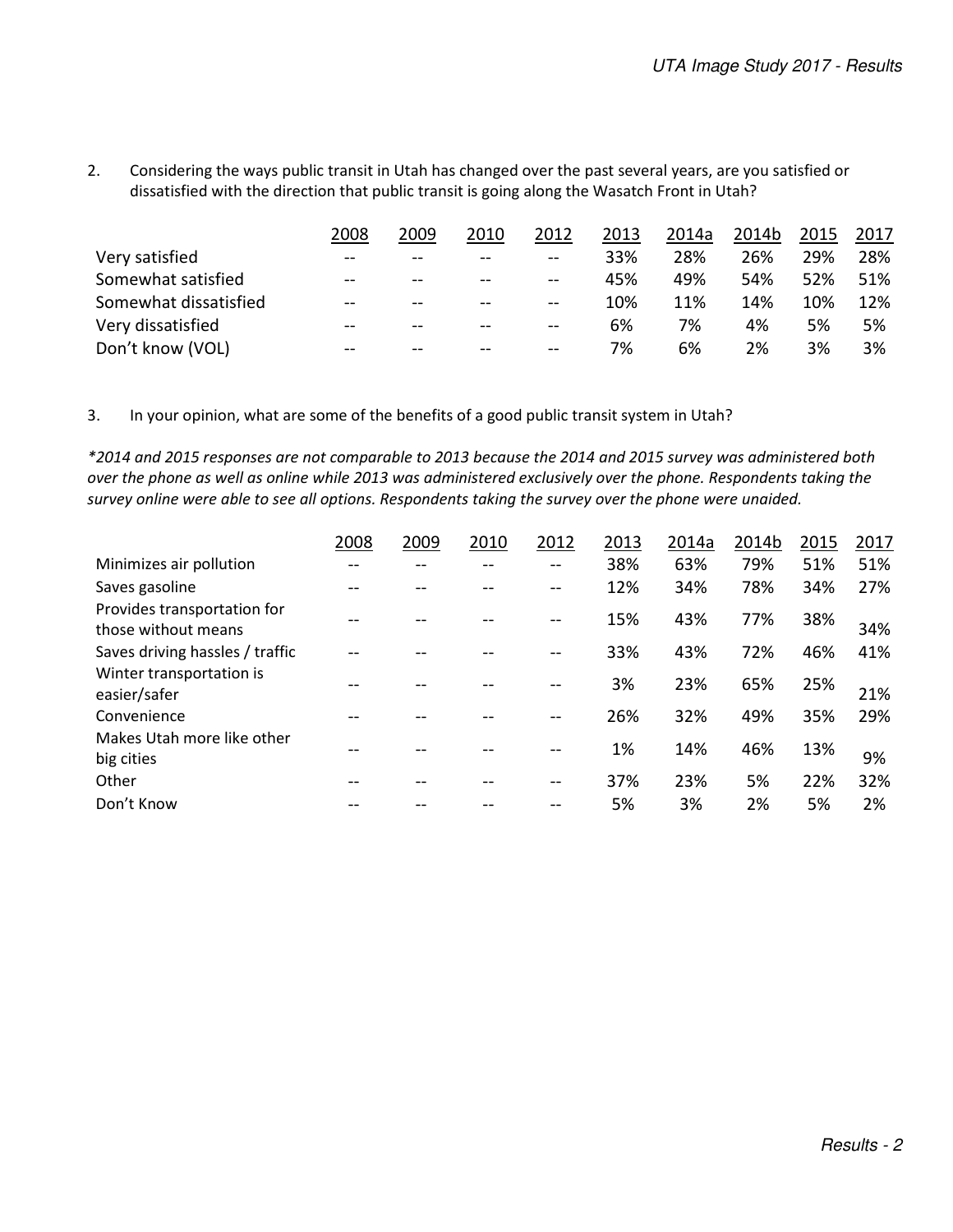### 4. When you think of the Utah Transit Authority or "UTA", what first comes to mind?

|                                   | 2008 | 2009 | 2010 | 2012 | 2013 | 2014a | 2014b | 2015 | 2017 |
|-----------------------------------|------|------|------|------|------|-------|-------|------|------|
| <b>Bus</b>                        |      |      |      |      |      |       |       | 30%  | 27%  |
| Corruption/Overpaid<br>Executives |      |      |      |      |      |       |       | 11%  | 13%  |
| Efficiency/Convenience            |      |      |      |      |      |       | --    | 3%   | 5%   |
| <b>Front Runner</b>               | --   |      |      |      |      |       | --    | 10%  | 17%  |
| <b>Trax</b>                       | --   |      |      |      |      |       | --    | 29%  | 30%  |
| Expensive/Overpriced              | --   |      |      |      |      |       | --    | 3%   | 3%   |
| <b>Public Transportation</b>      | --   |      |      |      |      |       | $- -$ | 11%  | 8%   |
| <b>Utah Transit Authority</b>     |      |      |      |      |      |       |       | 2%   | 2%   |
| Positive - General                |      |      |      |      |      |       | --    | 5%   | 9%   |
| Negative - General                | --   |      |      |      |      |       | $- -$ | 11%  | 8%   |
| Other                             |      |      |      |      |      |       |       | 5%   | 6%   |
| Don't Know                        |      |      |      |      |      |       |       | 2%   | 3%   |

### 5. From what you know or have heard, what does Utah Transit Authority or "UTA" do? (UNAIDED)

|                                                                   | 2008 | 2009 | 2010 | 2012 | 2013 | 2014a | 2014b | 2015 | 2017 |
|-------------------------------------------------------------------|------|------|------|------|------|-------|-------|------|------|
| Comments about:<br>transit/ mass transit/<br>bus/TRAX/FrontRunner | 92%  | 91%  | 93%  | 95%  | 81%  | 85%   | 81%   | 88%  | 87%  |
| Comments about: roads/<br>road construction and<br>maintenance    | 1%   | 1%   | 1%   | 2%   | 2%   | 0%    | 2%    | 0%   | 0%   |
| Both types of comments:<br>transit and roads                      | 4%   | 3%   | 3%   | 1%   | 6%   | 3%    | 4%    | 4%   | 4%   |
| Other                                                             | 1%   | 2%   | 3%   | 2%   | 9%   | 11%   | 9%    | 4%   | 6%   |
| Don't know                                                        | 2%   | 1%   | 1%   | 1%   | 3%   | 4%    | 5%    | 4%   | 3%   |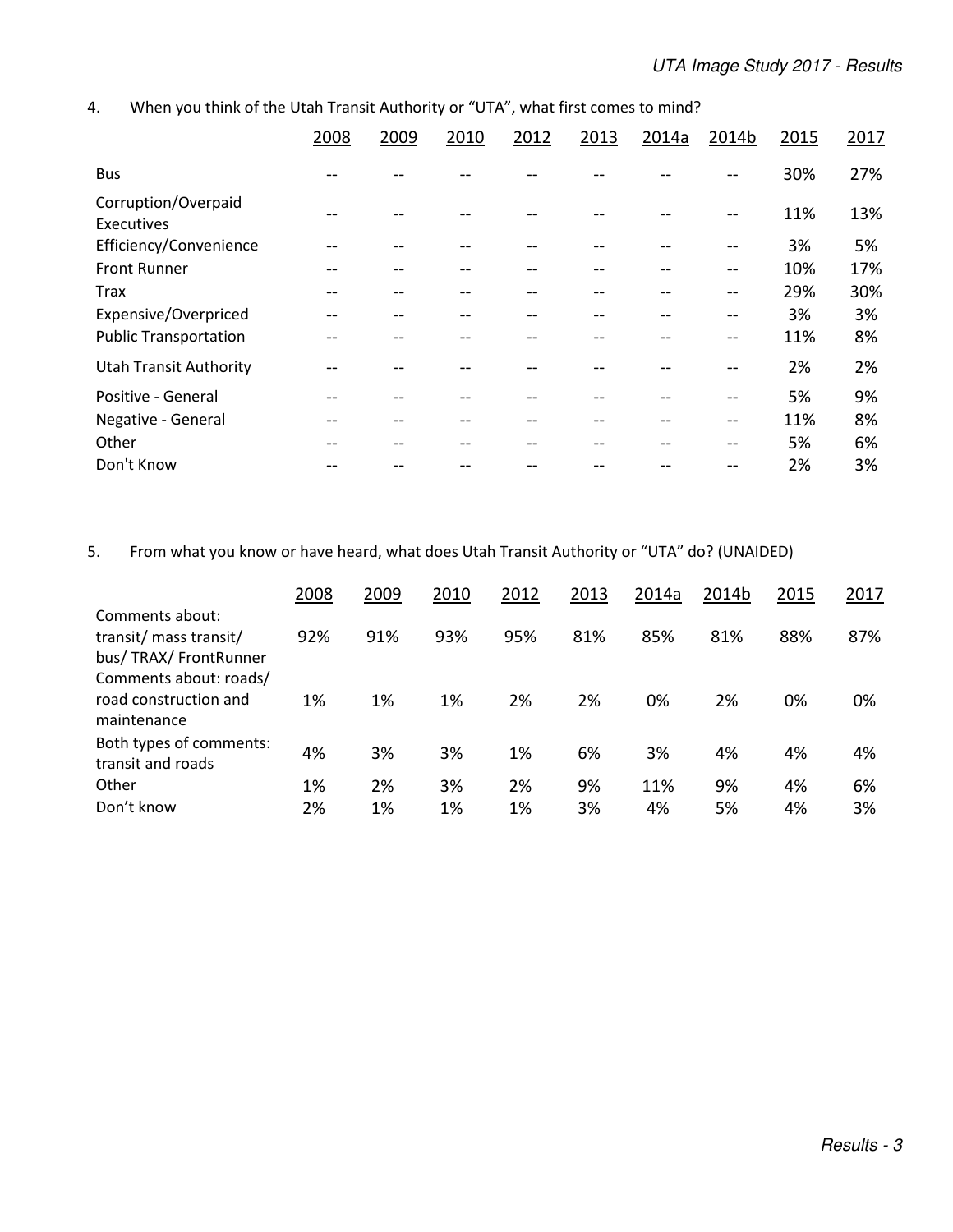6. Overall, do you have a favorable or unfavorable impression of the Utah Transit Authority or "UTA" - using a 1-7 scale, with ONE meaning "Very Unfavorable" and SEVEN meaning "Very Favorable?"

|                     | 2008 | 2009 | 2010 | 2012 | 2013 | 2014a | 2014b | 2015 | 2017 |
|---------------------|------|------|------|------|------|-------|-------|------|------|
| 1/ Very unfavorable | 3%   | 2%   | 3%   | 3%   | 4%   | 3%    | 3%    | 3%   | 4%   |
| 2                   | 2%   | 2%   | 3%   | 2%   | 2%   | 3%    | 3%    | 6%   | 4%   |
| 3                   | 4%   | 6%   | 7%   | 5%   | 10%  | 7%    | 7%    | 8%   | 8%   |
| $\overline{4}$      | 11%  | 11%  | 11%  | 14%  | 11%  | 12%   | 10%   | 16%  | 15%  |
| 5                   | 29%  | 31%  | 31%  | 29%  | 31%  | 27%   | 28%   | 27%  | 30%  |
| 6                   | 26%  | 29%  | 27%  | 24%  | 25%  | 27%   | 29%   | 26%  | 24%  |
| 7/ Very favorable   | 22%  | 18%  | 16%  | 19%  | 16%  | 18%   | 17%   | 13%  | 14%  |
| Don't know          | 5%   | 3%   | 2%   | 4%   | 2%   | 3%    | 2%    | 1%   | 1%   |
| Mean (1-7 scale)    | 5.38 | 5.28 | 5.15 | 5.21 | 5.03 | 5.16  | 5.15  | 4.89 | 4.93 |

7. Over the past six months, has your opinion of the Utah Transit Authority become worse, stayed about the same, or improved?

|                          | 2008  | 2009          | 2010 | 2012 | 2013 | 2014a | 2014b | 2015 | 2017 |
|--------------------------|-------|---------------|------|------|------|-------|-------|------|------|
| Worse                    | $- -$ | $\sim$ $\sim$ | 12%  | 13%  | 10%  | 8%    | 10%   | 12%  | 5%   |
| Stayed about the<br>same | $- -$ | $\sim$ $\sim$ | 77%  | 71%  | 71%  | 67%   | 69%   | 73%  | 81%  |
| Improved                 | $-$   | $- -$         | 10%  | 14%  | 19%  | 22%   | 19%   | 13%  | 11%  |
| Don't know               | $- -$ | $- -$         | 2%   | 2%   | 0%   | 2%    | 2%    | 2%   | 3%   |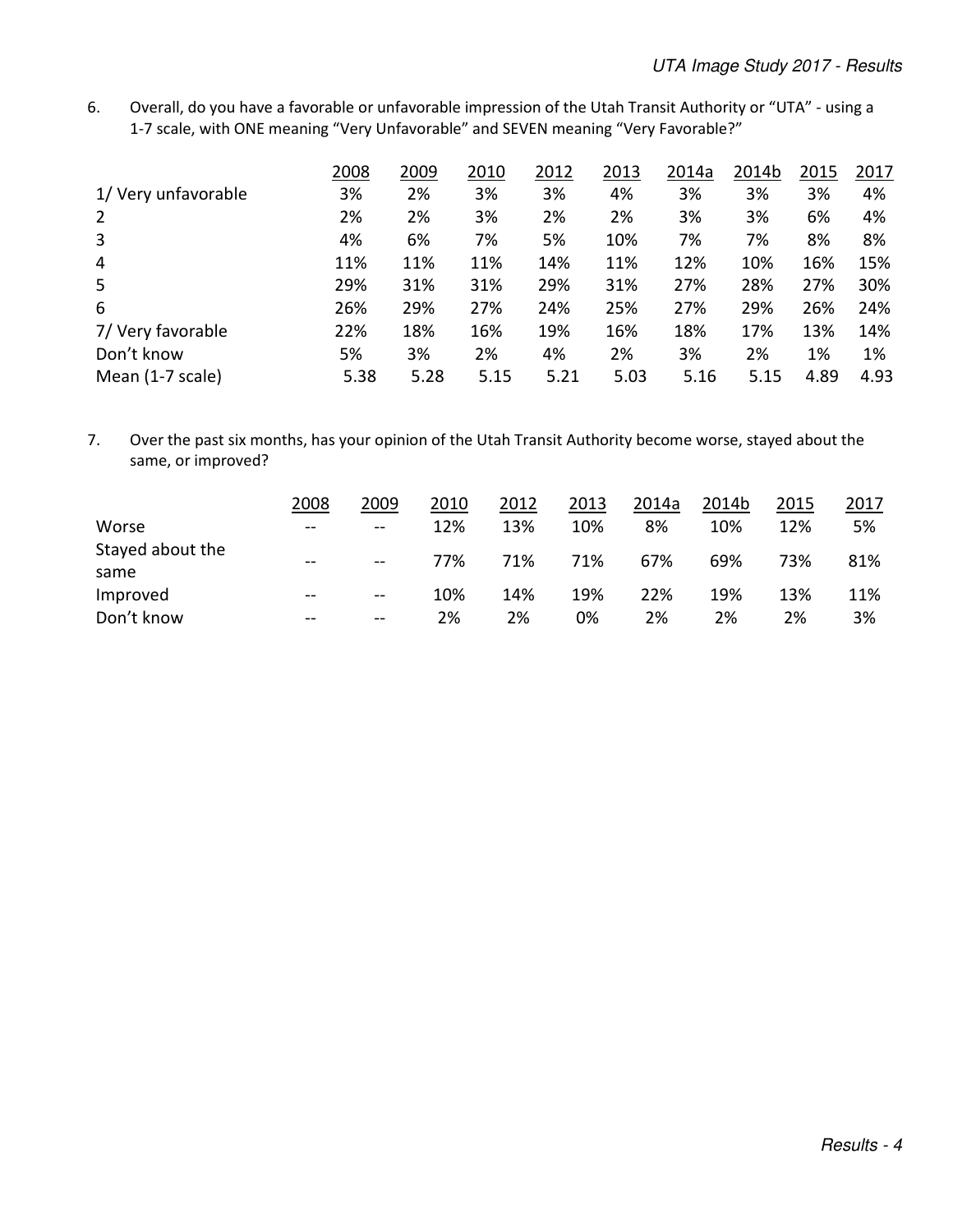8. IF WORSE: Why is your opinion of the Utah Transit Authority worse today? (OPEN ENDED)

*\*In 2014 and 2015 question type was changed to open-ended to allow for phone and online respondents to see the same question. Answers were coded using the previous categories so as to be comparable.* 

|                                      | 2008 | 2009 | $07/10*$ | 2010 | 2012           | 2013 | 2014a | 2014b | 2015 | 2017 |
|--------------------------------------|------|------|----------|------|----------------|------|-------|-------|------|------|
| (Number<br>responding)               |      |      | (83)     | (48) | (52)           | (42) | (53)  | (58)  | (75) | (30) |
| Scandal / corruption                 |      |      | 6%       | 4%   | 5%             | 3%   | 6%    | 10%   | 29%  | 10%  |
| Executive wages /<br>salaries        |      |      | 69%      | 35%  | 0%             | 11%  | 13%   | 45%   | 23%  | 13%  |
| Financial<br>management              |      |      |          |      | 6%             | 12%  | 8%    | 10%   | 21%  | 13%  |
| Poor use of tax<br>dollars           | --   |      |          |      | 3%             | 1%   | 2%    | 10%   | 20%  | 10%  |
| Bad publicity                        |      |      |          | --   | 5%             | 4%   | 0%    | 9%    | 17%  | 3%   |
| Rate increases / cost<br>to ride     | --   |      |          | 14%  | 16%            | 11%  | 40%   | 9%    | 9%   | 10%  |
| <b>Cutting routes</b>                | --   |      | 10%      | 26%  | 14%            | 14%  | 25%   | 14%   | 5%   | 10%  |
| Changing schedules                   |      |      |          |      | 10%            | 13%  | 19%   | 2%    | 3%   | 0%   |
| Accidents/people<br>killed           |      |      |          |      | 25%            | 9%   | 4%    | 0%    | 1%   | 7%   |
| Closed board /<br>committee meetings |      |      |          | 4%   | $\overline{a}$ | 3%   | 0%    | 0%    | 1%   | 0%   |
| Not up to<br>date/outdated           |      |      |          |      | 7%             | 0%   | 6%    | 3%    | 1%   | 0%   |
| Miscellaneous                        |      |      | 11%      | 21%  | 7%             | 19%  | 11%   | 21%   | 27%  | 40%  |
| Don't know                           |      |      | 0%       | 0%   | 0%             | 0%   | 4%    | 2%    | 0%   | 0%   |

\**From a July 2010 mini study conducted by DJ&A.*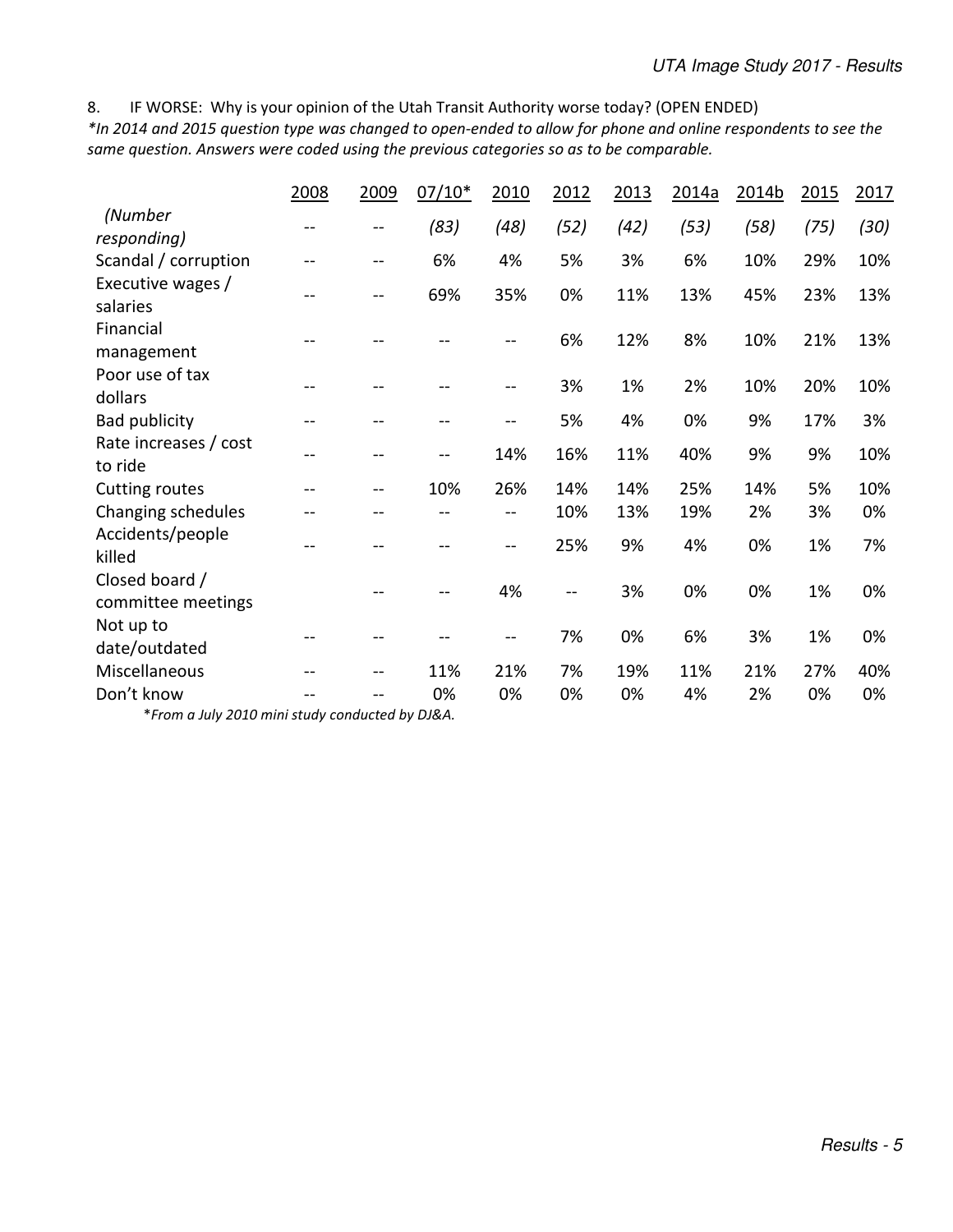9. IF BETTER: Why is your opinion of the Utah Transit Authority better today? (OPEN ENDED)

*\*In 2014 and 2015 question type was changed to open-ended to allow for phone and online respondents to see the same question. Answers were coded using the previous categories so as to be comparable.* 

|                                        | 2008 | 2009 | $07/10*$ | 2010 | 2012                     | 2013 | 2014a | 2014b | 2015 | 2017 |
|----------------------------------------|------|------|----------|------|--------------------------|------|-------|-------|------|------|
| (Number<br>responding)                 |      |      | (33)     | (40) | (58)                     | (75) | (191) | (113) | (79) | (67) |
| Cover more area/more<br>accessible     |      |      |          |      | 19%                      | 9%   | 19%   | 8%    | 16%  | 19%  |
| Better / improved<br>service           |      |      |          | 37%  | $\overline{\phantom{m}}$ | 14%  | 4%    | 22%   | 16%  | 19%  |
| Expanding / more<br>routes             |      |      | --       | 12%  | 8%                       | 12%  | 27%   | 21%   | 18%  | 18%  |
| I use it / I ride / ride<br>more often |      |      | --       | 11%  | 8%                       | 2%   | 17%   | 6%    | 16%  | 12%  |
| Trying to improve                      | --   | --   | --       | $-$  | 2%                       | 4%   | 7%    | 6%    | 14%  | 12%  |
| <b>New TRAX lines</b>                  |      |      |          | $-$  | 15%                      | 10%  | 13%   | 8%    | 5%   | 4%   |
| Safety measures taken                  | $-$  | --   | --       | --   | 9%                       | 1%   | 2%    | 4%    | 1%   | 3%   |
| Extending<br>FrontRunner               | --   | --   | --       | $-$  | 7%                       | 30%  | 17%   | 13%   | 9%   | 1%   |
| Ease of use                            | --   |      |          | 7%   | $-$                      | 1%   | 9%    | 10%   | 5%   | 1%   |
| <b>TRAX</b>                            | --   | --   | --       | --   | 10%                      | 3%   | 1%    | 6%    | 3%   | 0%   |
| Traffic flow at TRAX<br>crossings      |      | --   |          |      | 4%                       | 1%   | 0%    | 1%    | 0%   | 0%   |
| Addressing public<br>needs             |      |      |          |      | 3%                       | 0%   | 8%    | 7%    | 5%   | 0%   |
| Miscellaneous                          |      |      | --       | 34%  | 14%                      | 11%  | 11%   | 16%   | 16%  | 22%  |
| Don't know                             | --   |      | --       | 0%   | 1%                       | 3%   | 1%    | 2%    | 1%   | 6%   |

\**From a July 2010 mini study conducted by DJ&A. "IF IMPROVED" results were not coded in July 2010.*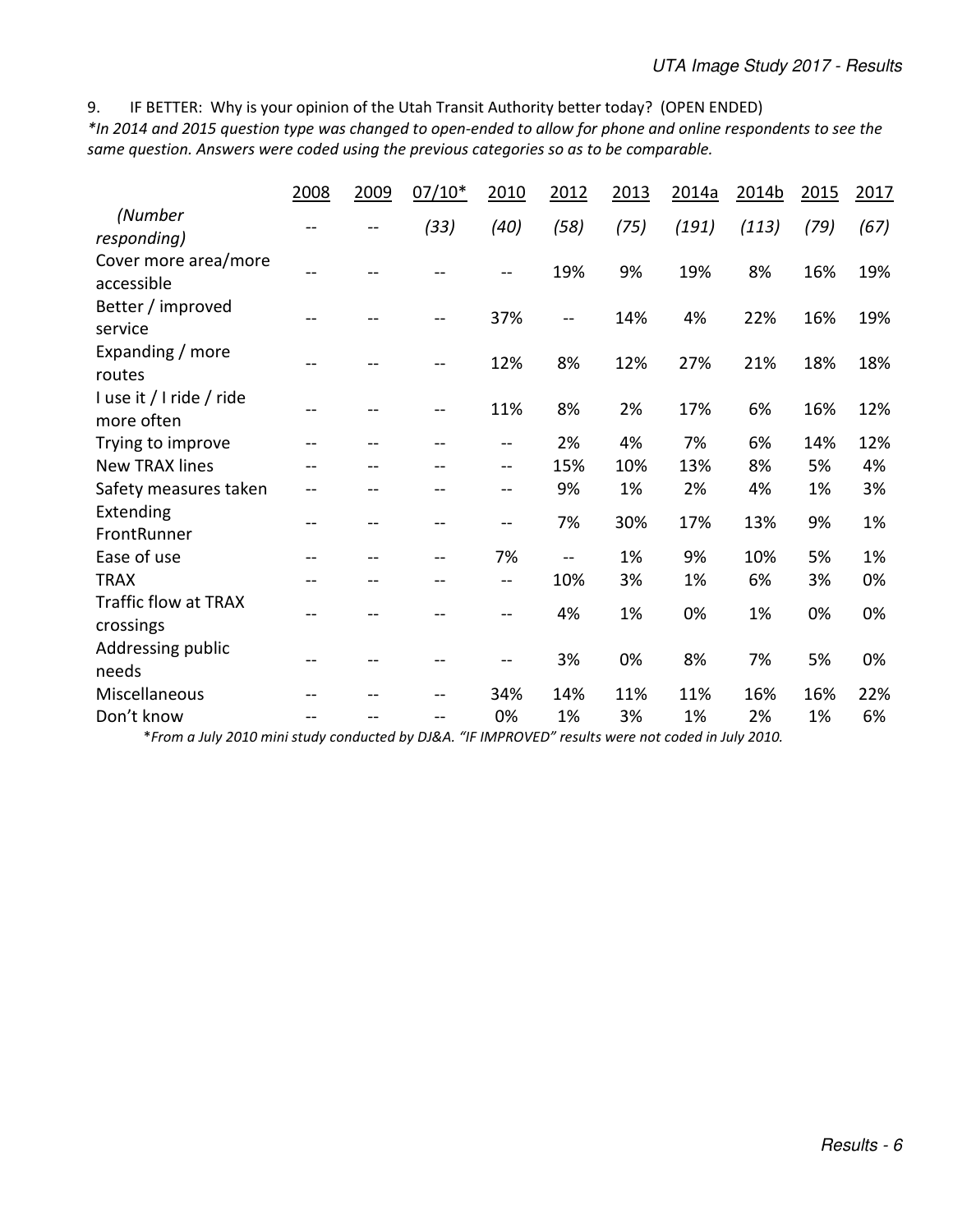Based on your perceptions and beliefs about the Utah Transit Authority, would you agree or disagree with the following descriptions of UTA, using a 1-7 scale, with ONE meaning you Strongly Disagree and SEVEN meaning you Strongly Agree?

### 10. UTA makes good use of public funds.

|                         | 2008          | 2009 | 2010 | 2012 | 2013 | 2014a | 2014b | 2015 | 2017 |
|-------------------------|---------------|------|------|------|------|-------|-------|------|------|
| 1/ Strongly<br>disagree | $\sim$ $\sim$ | 3%   | 5%   | 4%   | 8%   | 4%    | 8%    | 10%  | 7%   |
| $\overline{2}$          | $\sim$ $\sim$ | 5%   | 5%   | 3%   | 4%   | 6%    | 4%    | 7%   | 7%   |
| 3                       | $- -$         | 6%   | 9%   | 10%  | 6%   | 8%    | 7%    | 10%  | 10%  |
| 4                       | $\sim$ $\sim$ | 12%  | 15%  | 17%  | 16%  | 15%   | 18%   | 17%  | 19%  |
| 5                       | $\sim$ $\sim$ | 27%  | 29%  | 29%  | 29%  | 28%   | 23%   | 25%  | 21%  |
| 6                       | --            | 29%  | 19%  | 16%  | 16%  | 20%   | 20%   | 15%  | 15%  |
| 7/ Strongly agree       | $\sim$        | 13%  | 12%  | 10%  | 11%  | 11%   | 11%   | 8%   | 11%  |
| Don't know              | --            | 6%   | 7%   | 11%  | 9%   | 9%    | 8%    | 8%   | 10%  |
| Mean (1-7 scale)        | $\sim$ $\sim$ | 5.05 | 4.74 | 4.71 | 4.62 | 4.75  | 4.61  | 4.25 | 4.45 |

#### 10. UTA is responsive to the community it serves

|                         | 2008 | 2009 | 2010 | 2012 | 2013 | 2014a | 2014b | 2015 | 2017 |
|-------------------------|------|------|------|------|------|-------|-------|------|------|
| 1/ Strongly<br>disagree |      |      |      |      |      |       | 4%    | 6%   | 4%   |
| 2                       |      |      |      |      |      |       | 6%    | 5%   | 7%   |
| 3                       |      |      |      |      |      |       | 10%   | 12%  | 11%  |
| 4                       |      |      |      |      |      |       | 11%   | 14%  | 16%  |
| 5                       |      |      |      |      |      |       | 26%   | 27%  | 26%  |
| 6                       |      |      |      |      |      | --    | 23%   | 20%  | 23%  |
| 7/ Strongly agree       |      |      |      |      |      |       | 15%   | 13%  | 11%  |
| Don't know              |      |      |      |      |      |       | 4%    | 4%   | 3%   |
| Mean (1-7 scale)        |      |      |      |      |      |       | 4.83  | 4.71 | 4.70 |

10. UTA is held accountable to the public

|                         | 2008 | 2009 | 2010 | 2012 | 2013 | 2014a | 2014b         | 2015 | 2017 |
|-------------------------|------|------|------|------|------|-------|---------------|------|------|
| 1/ Strongly<br>disagree |      |      |      |      |      |       | $- -$         | 15%  | 11%  |
| 2                       |      |      |      |      |      |       |               | 9%   | 10%  |
| 3                       |      |      |      |      |      |       |               | 9%   | 10%  |
| 4                       |      |      |      |      |      |       | --            | 15%  | 15%  |
| 5                       | --   |      |      |      |      |       | $\sim$ $\sim$ | 21%  | 21%  |
| 6                       |      |      |      |      |      |       | --            | 15%  | 13%  |
| 7/ Strongly agree       |      |      |      |      |      |       | $- -$         | 10%  | 12%  |
| Don't know              |      |      |      |      |      |       | --            | 7%   | 7%   |
| Mean (1-7 scale)        |      |      |      |      |      |       |               | 4.13 | 4.21 |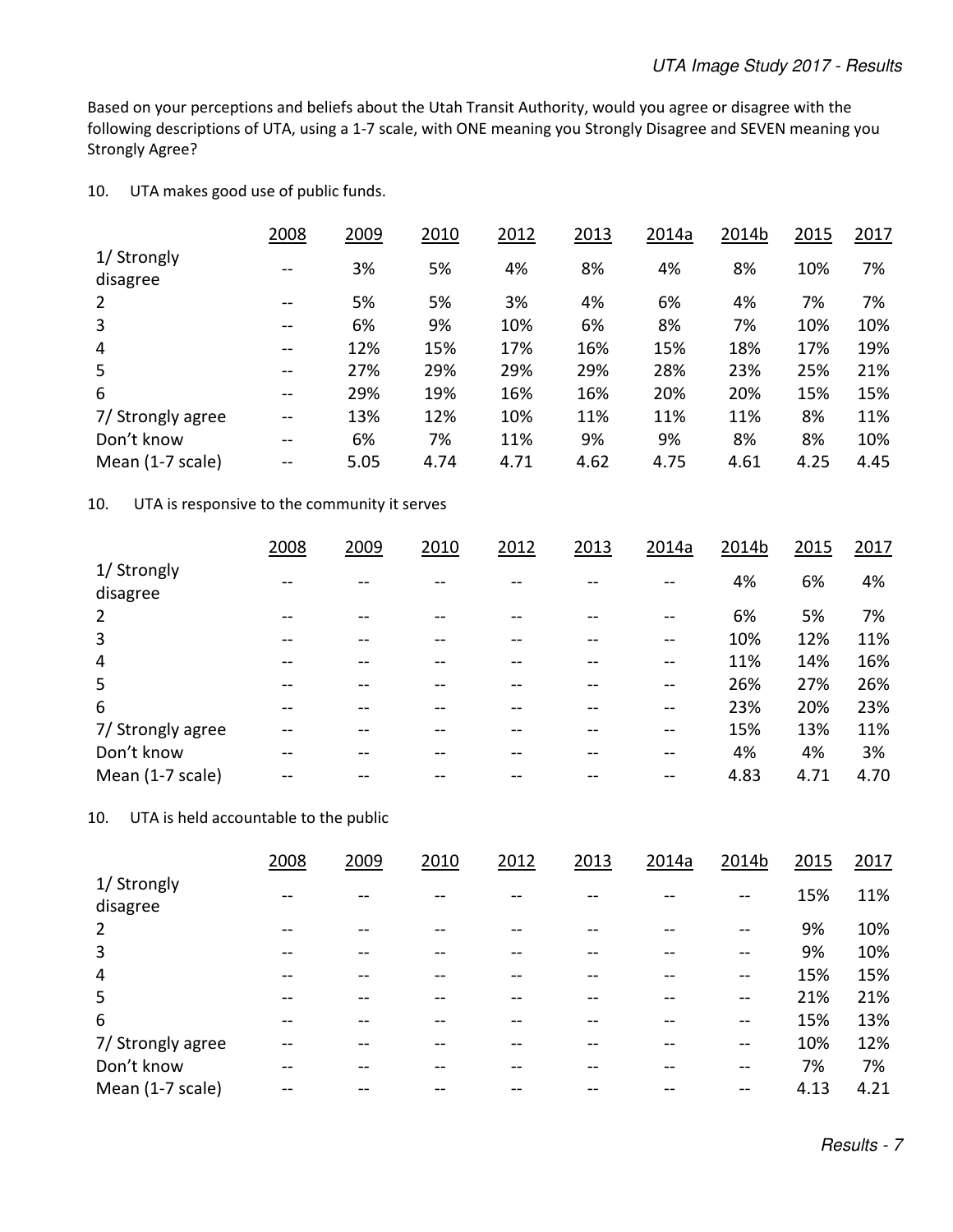11. In the past six months have you seen or heard any messages or advertisements about UTA?

|     | 2008          | 2009  | 2010       | 2012           | 2013 | 2014a | 2014b | 2015 | <u> 2017</u> |
|-----|---------------|-------|------------|----------------|------|-------|-------|------|--------------|
| Yes | $\sim$ $\sim$ | $- -$ | $\sim$ $-$ | $-   \,$       | 71%  | 58%   | 60%   | 60%  | 54%          |
| No  | $\sim$ $\sim$ | $- -$ | $\sim$ $-$ | <b>Section</b> | 29%  | 42%   | 40%   | 40%  | 46%          |

12. Where do you typically see or hear messages about UTA? (OPEN-ENDED)

|                                | 2008 | 2009 | 2010 | 2012 | 2013 | 2014a | 2014b | 2015 | 2017 |
|--------------------------------|------|------|------|------|------|-------|-------|------|------|
| TV                             |      |      |      |      |      |       | 54%   | 54%  | 53%  |
| Radio                          | $-$  |      |      |      |      |       | 22%   | 23%  | 21%  |
| Bus/TRAX/Frontrunner/S<br>tops | --   |      |      |      |      |       | 12%   | 14%  | 18%  |
| Billboard                      | --   |      |      |      |      |       | 6%    | 9%   | 9%   |
| Internet/websites              | --   |      |      |      |      | --    | 8%    | 5%   | 7%   |
| Print                          | --   |      |      |      |      | --    | 15%   | 8%   | 6%   |
| News - General                 | --   | --   |      | --   |      | --    | 8%    | 9%   | 5%   |
| Outdoor                        | --   |      |      |      |      |       | 2%    | 1%   | 2%   |
| Family/Friend/Acquainta<br>nce | --   |      |      |      |      |       | 1%    | 1%   | 1%   |
| Ads - General                  | --   |      |      |      |      |       | 1%    | 1%   | 1%   |
| Other                          | --   |      |      |      |      | --    | 7%    | 9%   | 7%   |
| Don't know/Can't<br>remember   |      |      |      |      |      |       | 0%    | 2%   | 2%   |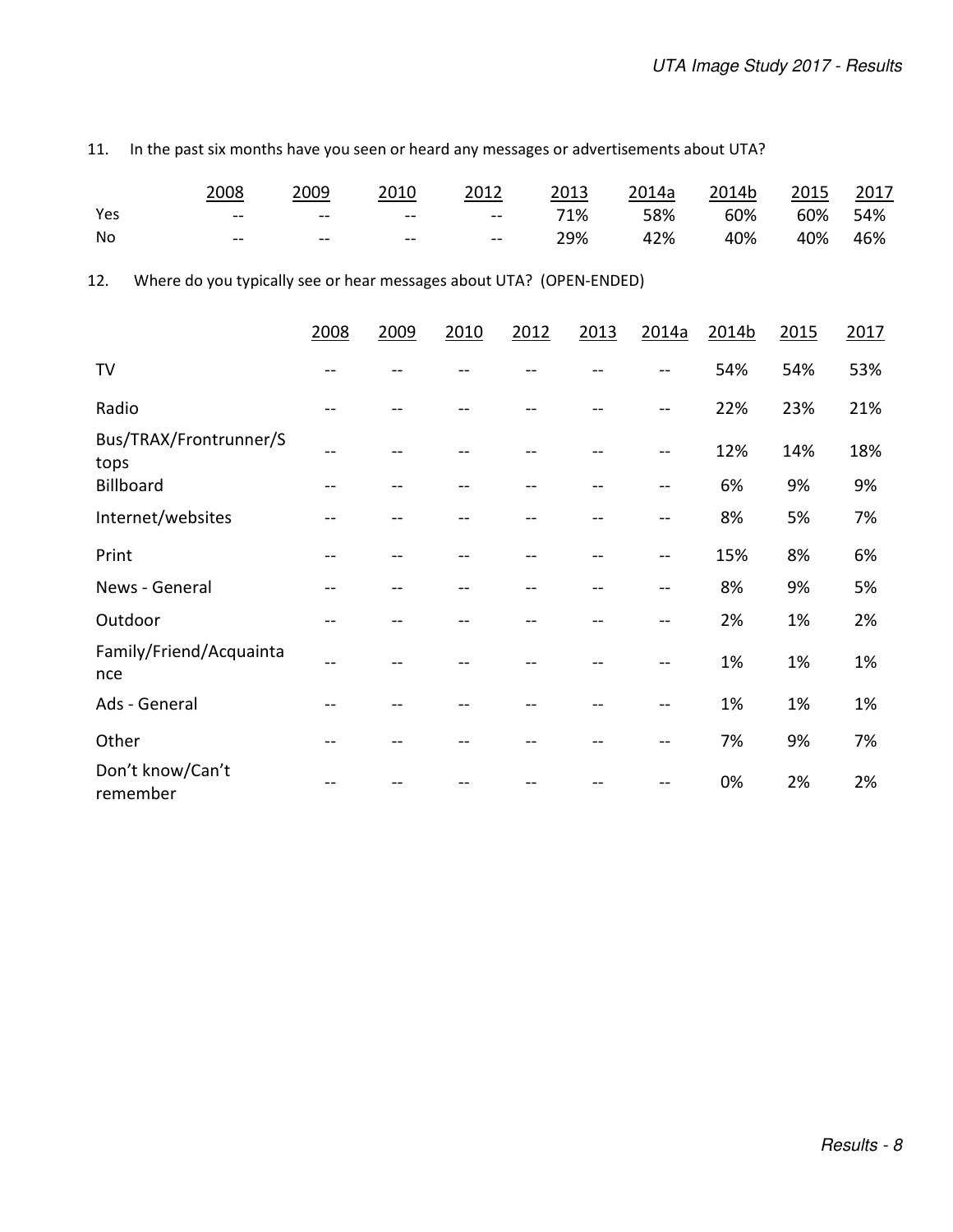13. What do you remember about the message? (OPEN ENDED)

*\*In 2014 and 2015 question type was changed to open-ended to allow for phone and online respondents to see the same question. Answers were coded using the previous categories so as to be comparable.* 

|                                                                            | 2008    | 2009 | 2010 | 2012 | 2013 | 2014a | 2014b | 2015 | 2017 |
|----------------------------------------------------------------------------|---------|------|------|------|------|-------|-------|------|------|
| Encouraging Ridership /<br>Increased Availability to<br>Ride               |         |      |      | --   | 4%   | 17%   | 18%   | 20%  | 31%  |
| Pollution / Clean Air                                                      | $-$     | $-$  |      | --   | 1%   | 8%    | 4%    | 11%  | 9%   |
| <b>Public Transportation</b><br>Safety / Accidents<br>TV / Side of Buses / | $-$     |      |      | --   | 23%  | 12%   | 8%    | 2%   | 5%   |
| Radio                                                                      | --      | --   |      | --   | 3%   | 8%    | 2%    | 2%   | 5%   |
| <b>General Expansion</b>                                                   | --      | --   | $-$  | --   | 7%   | 16%   | 7%    | 8%   | 4%   |
| Executive wages /<br><b>Salaries</b>                                       | <u></u> |      |      | $-$  | 2%   | 2%    | 5%    | 6%   | 3%   |
| <b>Frontrunner Expansion</b>                                               |         |      |      | --   | 16%  | 10%   | 2%    | 2%   | 3%   |
| <b>Public Transportation</b><br>Amenities                                  | --      |      |      |      | 1%   | 1%    | 6%    | 0%   | 2%   |
| <b>TRAX Expansion</b>                                                      |         |      |      | --   | 11%  | 10%   | 3%    | 2%   | 2%   |
| Route Changes /<br><b>Reduced Services</b>                                 | $-$     |      |      | --   | 3%   | 1%    | 2%    | 1%   | 1%   |
| Schedule Change<br>Announcements / Road<br>Closures                        |         |      |      |      | 1%   | 1%    | 2%    | 1%   | 1%   |
| Fee Increases /<br><b>Decreases</b>                                        | --      | $-$  |      | --   | 2%   | 5%    | 7%    | 5%   | 1%   |
| Under Budget / On Time                                                     | --      |      |      | --   | 4%   | 3%    | 1%    | 1%   | 0%   |
| Other                                                                      | $-$     |      |      | --   | 10%  | 11%   | 27%   | 17%  | 14%  |
| Nothing                                                                    | $-$     |      |      | --   | 13%  | 18%   | 6%    | 32%  | 27%  |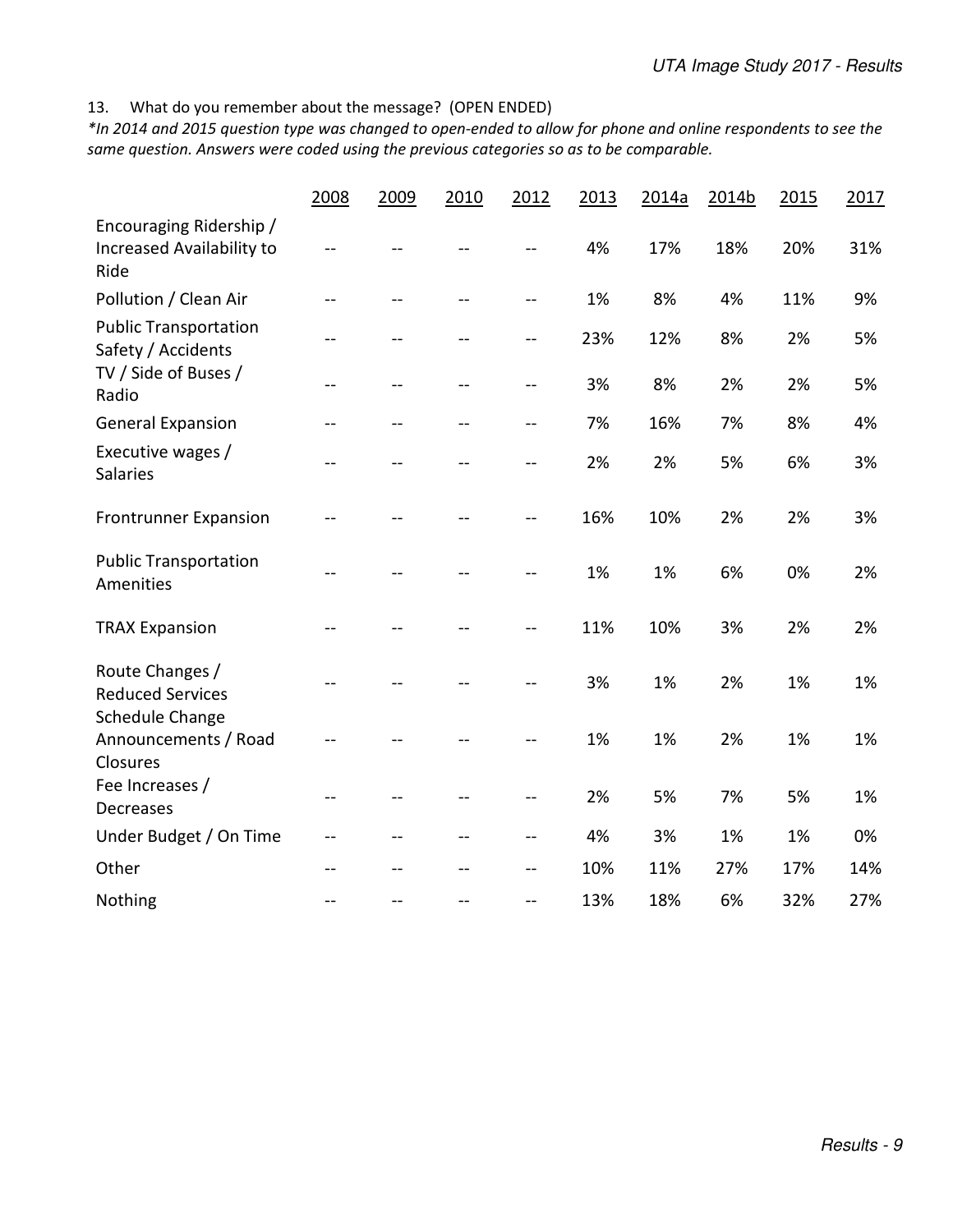#### 14. Have you seen or heard:

|                              | 2008  | 2009 | 2010 | 2012          | 2013 | 2014a | 2014b | 2015          | 2017 |
|------------------------------|-------|------|------|---------------|------|-------|-------|---------------|------|
| Ads about rail safety        | $- -$ |      |      | $- -$         | 73%  | 58%   | 54%   | 28%           | 30%  |
| Ads about FrontRunner        |       |      |      | $\sim$ $\sim$ | 69%  | 75%   | 43%   | $\sim$ $\sim$ | 40%  |
| Ads about Fare<br>promotions |       |      |      |               |      |       |       | 18%           | 12%  |
| Ads about riding UTA         |       |      | --   | $\sim$        | 60%  | 63%   | 80%   | 46%           | 49%  |
| Ads about new service        |       |      | --   |               |      |       | $- -$ | 14%           | 11%  |
| None of the Above            |       |      |      | $- -$         | 14%  | 9%    | 9%    | 39%           | 33%  |

15a. [IF YES] Where did you see or hear the ad about rail safety?

|                                                 | 2008  | 2009  | 2010  | 2012                     | 2013 | 2014a | 2014b | 2015 | 2017 |
|-------------------------------------------------|-------|-------|-------|--------------------------|------|-------|-------|------|------|
| TV                                              | $- -$ | $- -$ | $- -$ | $- -$                    | 51%  | 61%   | 65%   | 57%  | 59%  |
| Radio                                           | $-$   | $- -$ | $-1$  | $\qquad \qquad \cdots$   | 23%  | 20%   | 24%   | 26%  | 27%  |
| Newspaper*                                      | $- -$ | $- -$ | $- -$ | $\overline{\phantom{m}}$ | 5%   | 5%    | 10%   | 12%  | 3%   |
| Billboard/on UTA Vehicle                        | $- -$ | $- -$ | $- -$ | $- -$                    | 7%   | 2%    | 11%   | 21%  | 26%  |
| Other                                           | $- -$ | $- -$ | $- -$ | $-$                      | 14%  | 11%   | 14%   | 8%   | 10%  |
| $*$ ln 2014b "Drint" was changed to "Newspaper" |       |       |       |                          |      |       |       |      |      |

*\*In 2014b, "Print" was changed to "Newspaper"* 

 *\*\*In 2015, "Outdoor" was changed to "Billboard/on UTA Vehicle"*

15b. [IF YES] Where did you see or hear the ad about fare promotions UTA's prepaid electronic FAREPAY card?\*

|                                                                                                                    | 2008 | 2009 | 2010 | 2012 | 2013 | 2014a | 2014b | 2015 | 2017 |
|--------------------------------------------------------------------------------------------------------------------|------|------|------|------|------|-------|-------|------|------|
| TV                                                                                                                 | --   |      |      |      |      | --    | 42%   | 34%  | 34%  |
| Radio                                                                                                              | --   |      |      |      |      | --    | 27%   | 29%  | 26%  |
| Newspaper*                                                                                                         |      |      |      |      |      |       | 17%   | 11%  | 2%   |
| Billboard/on UTA<br>Vehicle                                                                                        |      |      |      |      |      |       | 5%    | 32%  | 26%  |
| Other                                                                                                              |      |      |      |      |      |       | 29%   | 13%  | 18%  |
| * Prior to 2015, the question asked if respondents had seen or heard about "UTA's prepaid electronic FAREPAY card" |      |      |      |      |      |       |       |      |      |

 *\*\*In 2014b, "Print" was changed to "Newspaper"* 

 *\*\*\*In 2015, "Outdoor" was changed to "Billboard/on UTA Vehicle"* 

15c. [IF YES] Where did you see or hear the ad about riding UTA?

|                             | 2008  | 2009  | 2010  | 2012          | 2013 | 2014a | 2014b | 2015 | <u> 2017 </u> |
|-----------------------------|-------|-------|-------|---------------|------|-------|-------|------|---------------|
| TV                          | $- -$ | $-$   | $- -$ | $\sim$ $\sim$ | 57%  | 57%   | 63%   | 63%  | 64%           |
| Radio                       | $- -$ | $- -$ |       | $\sim$ $\sim$ | 21%  | 17%   | 29%   | 25%  | 21%           |
| Newspaper*                  | $- -$ | $- -$ | $ -$  | $- -$         | 7%   | 6%    | 10%   | 11%  | 7%            |
| Billboard/on UTA<br>Vehicle | $- -$ | $- -$ | $ -$  | $\sim$ $\sim$ | 4%   | 7%    | 12%   | 29%  | 32%           |
| Other                       | $ -$  | --    |       | $- -$         | 11%  | 14%   | 14%   | 4%   | 2%            |

*\*In 2014b, "Print" was changed to "Newspaper"* 

 *\*\*In 2015, "Outdoor" was changed to "Billboard/on UTA Vehicle"*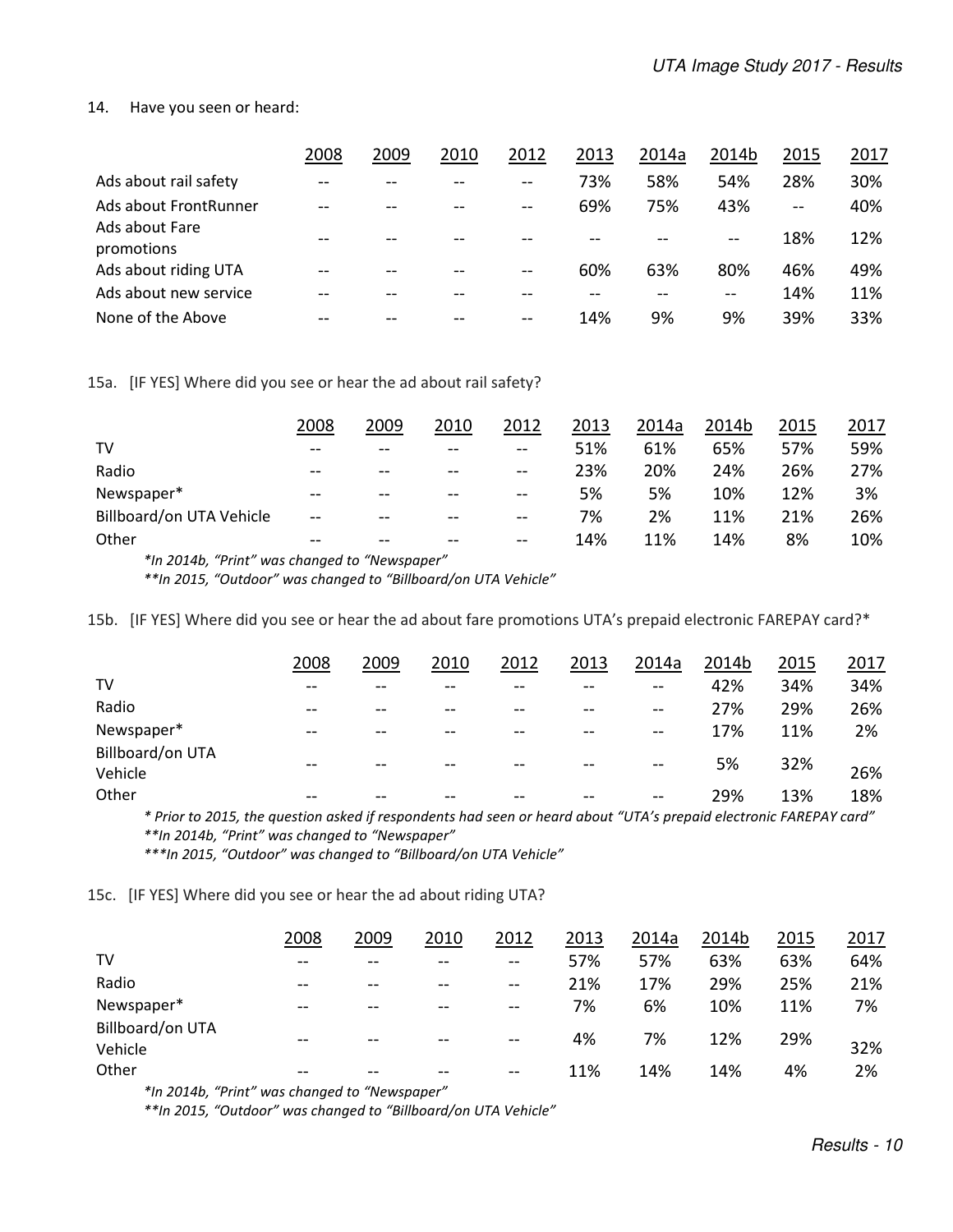15d. [IF YES] Where did you see or hear the ad about FrontRunner?

|                             | 2008  | 2009  | 2010 | 2012 | 2013  | 2014a | 2014b | 2015  | 2017 |
|-----------------------------|-------|-------|------|------|-------|-------|-------|-------|------|
| TV                          | --    | --    |      | --   | --    |       |       |       | 63%  |
| Radio                       | $- -$ | $- -$ |      | --   | $- -$ |       |       |       | 25%  |
| Newspaper*                  | --    | $- -$ |      | --   | --    | --    |       |       | 7%   |
| Billboard/on UTA<br>Vehicle | --    | --    |      |      | --    |       |       | $- -$ | 23%  |
| Other                       |       |       |      |      | --    |       |       |       | 4%   |

#### **(IMPRESSION OF BUS/ TRAX/ FRONTRUNNER)**

And, using a 1-7 scale, do you agree or disagree with the following…?

16. I have a favorable impression of TRAX.

|                         | 2008 | 2009 | 2010 | 2012 | 2013 | 2014a | 2014b | 2015 | 2017 |
|-------------------------|------|------|------|------|------|-------|-------|------|------|
| 1/ Strongly<br>disagree | 2%   | 1%   | 3%   | 2%   | 4%   | 3%    | 2%    | 3%   | 2%   |
| 2                       | 1%   | 2%   | 2%   | 3%   | 2%   | 2%    | 3%    | 2%   | 4%   |
| 3                       | 2%   | 3%   | 4%   | 4%   | 4%   | 5%    | 5%    | 5%   | 5%   |
| 4                       | 5%   | 5%   | 7%   | 9%   | 6%   | 10%   | 10%   | 7%   | 12%  |
| 5                       | 16%  | 14%  | 15%  | 19%  | 22%  | 21%   | 22%   | 22%  | 23%  |
| 6                       | 33%  | 33%  | 36%  | 31%  | 35%  | 31%   | 32%   | 35%  | 27%  |
| 7/ Strongly agree       | 38%  | 40%  | 32%  | 30%  | 25%  | 26%   | 24%   | 24%  | 26%  |
| Don't know              | 4%   | 1%   | 2%   | 2%   | 1%   | 2%    | 2%    | 2%   | 2%   |
| Mean (1-7 scale)        | 5.96 | 5.90 | 5.72 | 5.60 | 5.50 | 5.45  | 5.46  | 5.50 | 5.39 |

17. My impression of TRAX has improved in the last year.

|                         | 2008 | 2009 | 2010 | 2012 | 2013 | 2014a | 2014b | 2015 | 2017 |
|-------------------------|------|------|------|------|------|-------|-------|------|------|
| 1/ Strongly<br>disagree | 6%   | 6%   | 6%   | 6%   | 6%   | 5%    | 4%    | 7%   | 6%   |
| 2                       | 3%   | 6%   | 4%   | 5%   | 5%   | 3%    | 5%    | 3%   | 4%   |
| 3                       | 6%   | 6%   | 6%   | 7%   | 7%   | 7%    | 8%    | 7%   | 10%  |
| 4                       | 12%  | 17%  | 18%  | 23%  | 24%  | 23%   | 22%   | 20%  | 27%  |
| 5                       | 19%  | 19%  | 20%  | 21%  | 19%  | 23%   | 22%   | 24%  | 21%  |
| 6                       | 19%  | 19%  | 25%  | 17%  | 21%  | 20%   | 21%   | 20%  | 13%  |
| 7/ Strongly agree       | 24%  | 21%  | 15%  | 18%  | 15%  | 14%   | 14%   | 15%  | 12%  |
| Don't know              | 12%  | 6%   | 6%   | 4%   | 4%   | 4%    | 4%    | 5%   | 6%   |
| Mean (1-7 scale)        | 5.09 | 4.92 | 4.87 | 4.80 | 4.73 | 4.80  | 4.79  | 4.93 | 4.48 |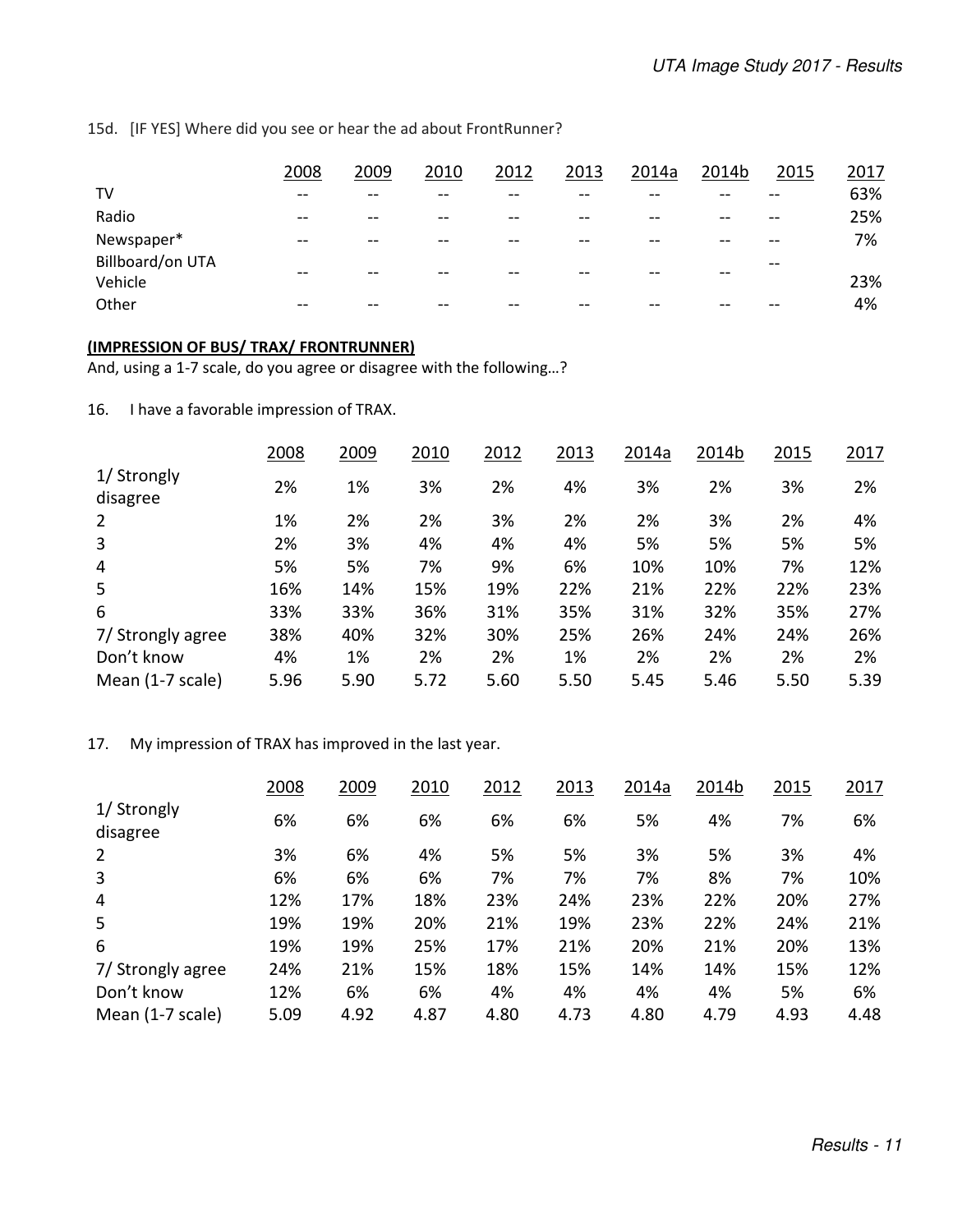18. I have a favorable impression of BUSES.

|                         | 2008 | 2009 | 2010 | 2012 | 2013 | 2014a | 2014b | 2015 | 2017 |
|-------------------------|------|------|------|------|------|-------|-------|------|------|
| 1/ Strongly<br>disagree | 5%   | 4%   | 5%   | 4%   | 4%   | 5%    | 5%    | 6%   | 6%   |
| $\overline{2}$          | 7%   | 8%   | 6%   | 5%   | 6%   | 7%    | 7%    | 6%   | 10%  |
| 3                       | 15%  | 17%  | 16%  | 19%  | 13%  | 14%   | 13%   | 13%  | 15%  |
| 4                       | 27%  | 29%  | 27%  | 23%  | 16%  | 19%   | 21%   | 19%  | 20%  |
| 5                       | 15%  | 17%  | 18%  | 17%  | 32%  | 24%   | 24%   | 25%  | 22%  |
| 6                       | 16%  | 12%  | 13%  | 12%  | 13%  | 15%   | 18%   | 17%  | 16%  |
| 7/ Strongly agree       | 5%   | 4%   | 5%   | 4%   | 13%  | 10%   | 8%    | 9%   | 9%   |
| Don't know              | 6%   | 4%   | 3%   | 5%   | 3%   | 6%    | 4%    | 5%   | 4%   |
| Mean (1-7 scale)        | 4.70 | 4.61 | 4.65 | 4.56 | 4.63 | 4.44  | 4.45  | 4.62 | 4.31 |

19. My impression of BUSES has improved in the last year.

|                         | 2008 | 2009 | 2010 | 2012 | 2013 | 2014a | 2014b | 2015 | 2017 |
|-------------------------|------|------|------|------|------|-------|-------|------|------|
| 1/ Strongly<br>disagree | 10%  | 11%  | 11%  | 11%  | 10%  | 11%   | 9%    | 11%  | 14%  |
| 2                       | 9%   | 8%   | 9%   | 5%   | 10%  | 9%    | 9%    | 9%   | 9%   |
| 3                       | 13%  | 13%  | 10%  | 13%  | 14%  | 14%   | 14%   | 9%   | 14%  |
| 4                       | 21%  | 22%  | 27%  | 28%  | 27%  | 25%   | 26%   | 25%  | 26%  |
| 5                       | 15%  | 20%  | 22%  | 21%  | 18%  | 19%   | 20%   | 20%  | 17%  |
| 6                       | 9%   | 11%  | 10%  | 8%   | 9%   | 8%    | 10%   | 12%  | 9%   |
| 7/ Strongly agree       | 11%  | 8%   | 6%   | 7%   | 9%   | 6%    | 5%    | 7%   | 5%   |
| Don't know              | 12%  | 8%   | 5%   | 7%   | 4%   | 8%    | 6%    | 6%   | 6%   |
| Mean (1-7 scale)        | 4.05 | 4.06 | 4.00 | 4.00 | 3.95 | 3.88  | 3.98  | 4.27 | 3.75 |

### 20. I have a favorable impression of FRONTRUNNER

|                         | 2008 | 2009 | 2010 | 2012 | 2013 | 2014a | 2014b | 2015 | 2017 |
|-------------------------|------|------|------|------|------|-------|-------|------|------|
| 1/ Strongly<br>disagree | 1%   | 1%   | 5%   | 5%   | 3%   | 3%    | 1%    | 2%   | 2%   |
| $\overline{2}$          | 1%   | 3%   | 3%   | 3%   | 2%   | 1%    | 2%    | 2%   | 1%   |
| 3                       | 2%   | 3%   | 3%   | 4%   | 3%   | 3%    | 4%    | 4%   | 5%   |
| 4                       | 7%   | 7%   | 8%   | 9%   | 6%   | 10%   | 10%   | 9%   | 10%  |
| 5                       | 10%  | 16%  | 12%  | 15%  | 20%  | 20%   | 18%   | 19%  | 20%  |
| 6                       | 19%  | 23%  | 28%  | 24%  | 30%  | 29%   | 31%   | 30%  | 31%  |
| 7/ Strongly agree       | 31%  | 24%  | 24%  | 22%  | 24%  | 26%   | 26%   | 26%  | 23%  |
| Don't know              | 29%  | 22%  | 18%  | 18%  | 12%  | 8%    | 8%    | 8%   | 7%   |
| Mean (1-7 scale)        | 5.88 | 5.56 | 5.43 | 5.27 | 5.53 | 5.53  | 5.57  | 5.74 | 5.47 |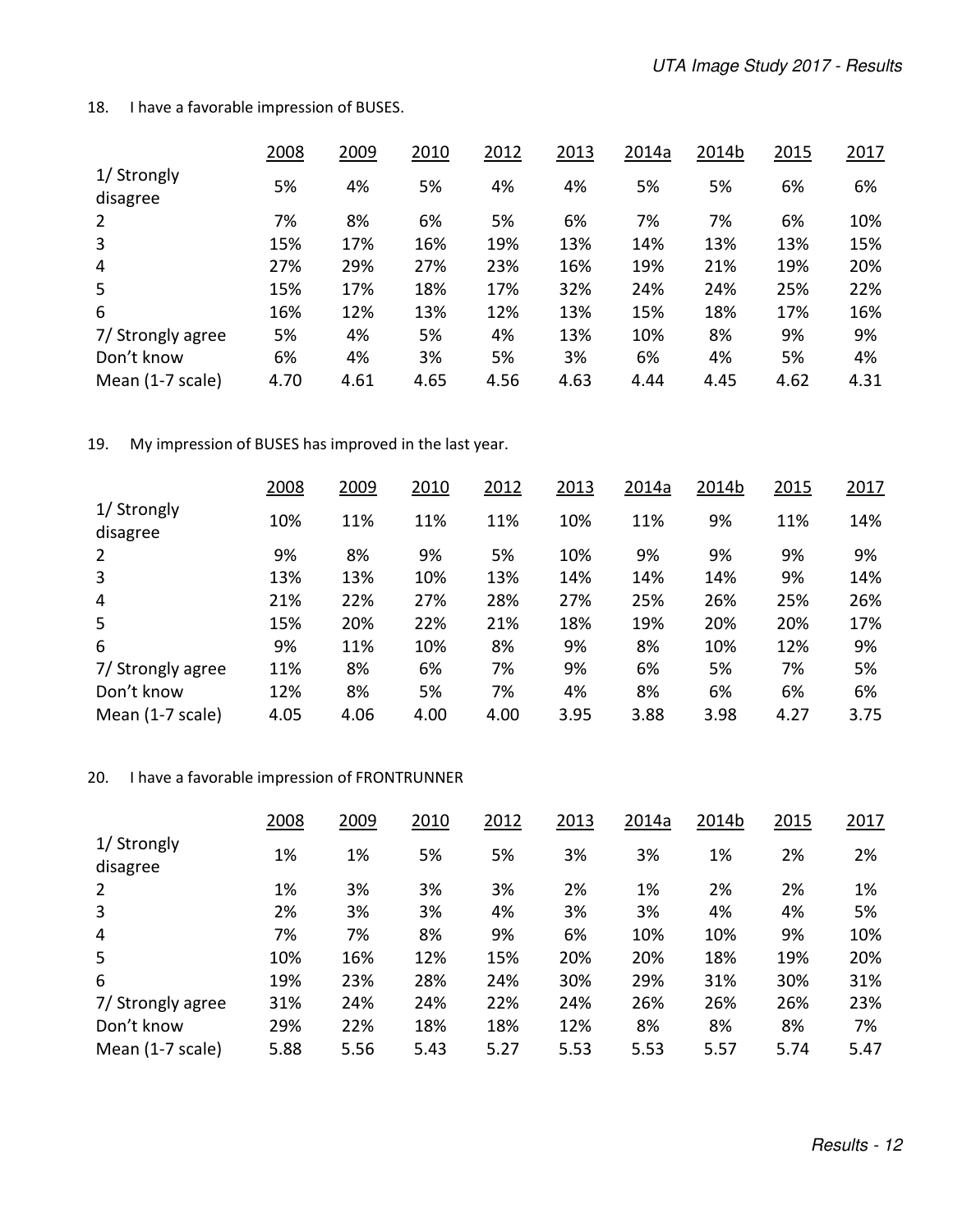|                         | 2008 | 2009          | 2010 | 2012 | 2013 | 2014a | 2014b | 2015 | 2017 |
|-------------------------|------|---------------|------|------|------|-------|-------|------|------|
| 1/ Strongly<br>disagree | --   | $- -$         | 8%   | 9%   | 6%   | 6%    | 4%    | 6%   | 7%   |
| 2                       | --   | --            | 3%   | 2%   | 4%   | 2%    | 3%    | 3%   | 4%   |
| 3                       | --   | $\sim$ $\sim$ | 4%   | 7%   | 6%   | 4%    | 6%    | 6%   | 8%   |
| $\overline{4}$          | --   | $- -$         | 19%  | 20%  | 13%  | 20%   | 19%   | 16%  | 22%  |
| 5                       | --   | --            | 20%  | 19%  | 20%  | 18%   | 19%   | 22%  | 24%  |
| 6                       | --   | --            | 14%  | 14%  | 20%  | 20%   | 20%   | 21%  | 15%  |
| 7/ Strongly agree       | --   | $- -$         | 17%  | 14%  | 20%  | 19%   | 21%   | 17%  | 13%  |
| Don't know              |      | $- -$         | 15%  | 14%  | 11%  | 10%   | 8%    | 9%   | 8%   |
| Mean (1-7 scale)        |      |               | 4.78 | 4.60 | 4.98 | 5.03  | 5.09  | 5.18 | 4.57 |

21. My impression of FrontRunner has improved in the last year

*22.* Which, if any, of the following UTA services are near your work or home?

*\*2013 and early 2014 question was asked as follows: "Are you aware of any UTA services near your home or work?"* 

|                   | 2008  | 2009  | 2010  | 2012          | 2013  | 2014a         | 2014b | 2015 | 2017 |
|-------------------|-------|-------|-------|---------------|-------|---------------|-------|------|------|
| <b>Bus</b>        | $- -$ | --    |       | $\sim$ $\sim$ | 66%   | 69%           | 78%   | 75%  | 78%  |
| <b>TRAX</b>       | $-$   | $-$   | $-$   | $\sim$ $\sim$ | 33%   | 43%           | 39%   | 37%  | 40%  |
| FrontRunner       | $- -$ | $- -$ | $- -$ | $\sim$ $\sim$ | 27%   | 39%           | 39%   | 33%  | 38%  |
| Streetcar         | $- -$ | $- -$ | $- -$ |               | $- -$ | $\sim$ $\sim$ | 4%    | 3%   | 6%   |
| None of the Above | --    | $- -$ | $- -$ | $\sim$ $\sim$ | 15%   | 13%           | 7%    | 11%  | 10%  |
| Don't know        |       |       |       |               |       | $- -$         | 1%    | 1%   | 0%   |

### 23. Are you aware that UTA offers the following services? *Please select all that apply*

|                                               | 2008 | 2009 | 2010 | 2012 | 2013 | 2014a | 2014b | 2015  | 2017 |
|-----------------------------------------------|------|------|------|------|------|-------|-------|-------|------|
| Vanpool                                       |      |      |      |      |      |       |       |       | 41%  |
| Carpool matching                              | --   |      | --   | --   |      |       |       | $- -$ | 24%  |
| Pass programs for<br>employers                |      |      |      |      |      |       |       | --    | 47%  |
| Pass programs for<br>educational institutions |      |      |      |      |      |       |       | --    | 55%  |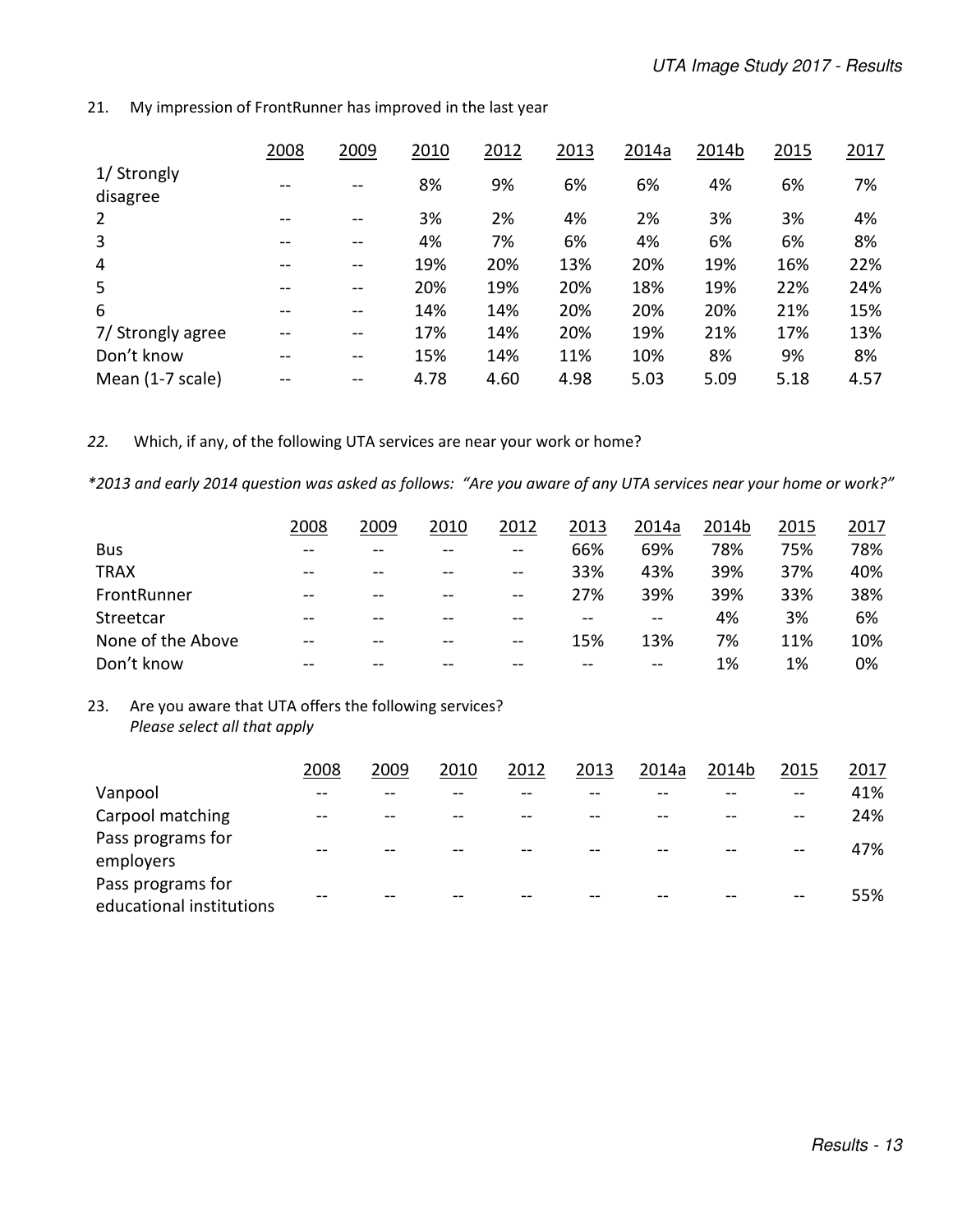### **(CURRENT EXPERIENCE WITH UTA BUS/ TRAX/ FRONTRUNNER)**

24. Thinking about your own use of UTA buses, would you say …?

|                                                      | 2008 | 2009 | 2010 | 2012 | 2013 | 2014a | 2014b | 2015 | 2017 |
|------------------------------------------------------|------|------|------|------|------|-------|-------|------|------|
| You have never used a<br>UTA bus (Non-rider)         | 18%  | 18%  | 17%  | 14%  | 25%  | 27%   | 25%   | 28%  | 20%  |
| Haven't used in past<br>year (Non-rider)             | 47%  | 48%  | 50%  | 61%  | 50%  | 52%   | 51%   | 45%  | 53%  |
| Have used within the<br>last year (Infrequent rider) | $ -$ |      | --   | 20%  | 20%  | 16%   | 16%   | 18%  | 19%  |
| Use weekly (Frequent<br>rider)                       | --   |      | --   | 4%   | 5%   | 5%    | 7%    | 8%   | 7%   |
| Don't know                                           | --   |      | --   | 0%   | 0%   | 1%    | 1%    | 1%   | 0%   |
| Prefer not to answer                                 |      |      |      | 0%   | 0%   | 0%    | 0%    | 0%   | 0%   |

| 2008-2010 wording changes   | <u> 2008</u> | 2009 | 2010 |
|-----------------------------|--------------|------|------|
| You ride a few times a year | 24%          | 24%  | 21%  |
| You ride a few times a      | 4%           | 5%   | 5%   |
| month                       |              |      |      |
| You ride a few times a week | 3%           | 2%   | 4%   |
| You ride many times a week  | 4%           | 2%   | 4%   |
| Don't know (DO NOT READ)    | 2%           | 0%   | 0%   |
| Refuse (DO NOT READ)        | 0%           | 0%   | 0%   |

# 25. Now about your use of TRAX, would you say...?

|                                                      | 2008 | 2009 | 2010 | 2012 | 2013 | 2014a | 2014b | 2015 | 2017 |
|------------------------------------------------------|------|------|------|------|------|-------|-------|------|------|
| You have never used a<br>TRAX (Non-rider)            | 21%  | 16%  | 14%  | 17%  | 20%  | 24%   | 23%   | 17%  | 15%  |
| Haven't used in past<br>year (Non-rider)             | 19%  | 22%  | 24%  | 29%  | 28%  | 27%   | 30%   | 28%  | 34%  |
| Have used within the<br>last year (Infrequent rider) |      |      | --   | 48%  | 45%  | 45%   | 39%   | 48%  | 44%  |
| Use weekly (Frequent<br>rider)                       | --   |      |      | 6%   | 6%   | 4%    | 6%    | 7%   | 6%   |
| Don't know                                           | --   |      | --   | 0%   | 0%   | 0%    | 1%    | 1%   | 0%   |
| Prefer not to answer                                 |      |      |      | 0%   | 0%   | 0%    | 0%    | 0%   | 0%   |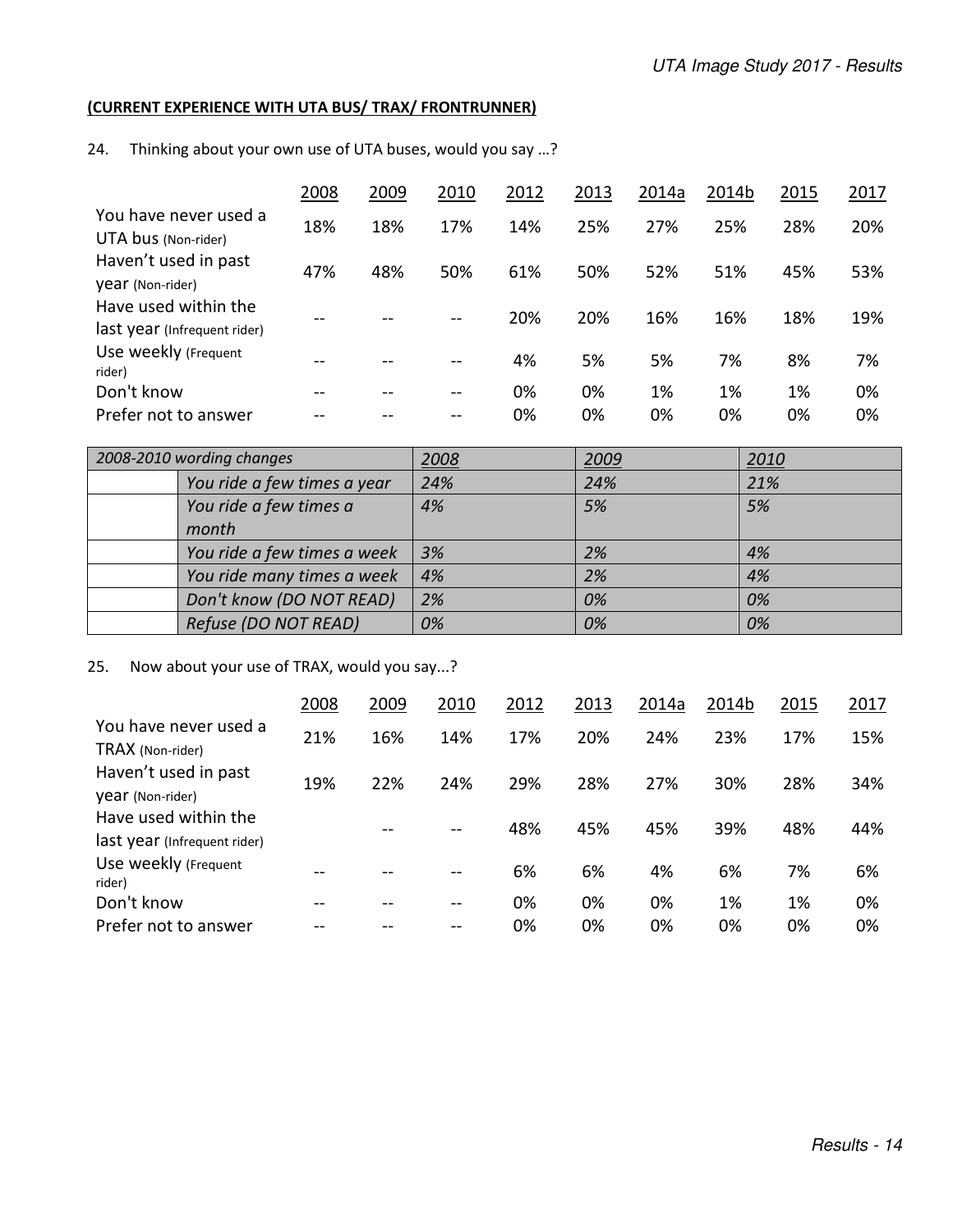| 2008-2010 wording changes   | 2008 | 2009 | 2010 |
|-----------------------------|------|------|------|
| You ride a few times a year | 45%  | 51%  | 47%  |
| You ride a few times a      | 8%   | 7%   | 8%   |
| month                       |      |      |      |
| You ride a few times a week | 2%   | 2%   | 3%   |
| You ride many times a week  | 3%   | 2%   | 3%   |
| Don't know (DO NOT READ)    | 1%   | 0%   | 0%   |
| Refuse (DO NOT READ)        | 1%   | 0%   | 0%   |

26. And, your use of FrontRunner, would you say...?

|                                                      | 2008 | 2009 | 2010  | 2012 | 2013 | 2014a | 2014b | 2015 | 2017 |
|------------------------------------------------------|------|------|-------|------|------|-------|-------|------|------|
| You have never used<br>FrontRunner (Non-rider)       | 75%  | 73%  | 67%   | 68%  | 66%  | 61%   | 61%   | 50%  | 48%  |
| Haven't used in past<br>year (Non-rider)             | 5%   | 4%   | 12%   | 11%  | 10%  | 14%   | 13%   | 16%  | 22%  |
| Have used within the<br>last year (Infrequent rider) |      | --   | $- -$ | 21%  | 21%  | 23%   | 23%   | 30%  | 26%  |
| Use weekly (Frequent<br>rider)                       |      |      |       | 1%   | 3%   | 2%    | 2%    | 4%   | 3%   |
| Don't know                                           |      |      |       | 0%   | 0%   | 0%    | 1%    | 1%   | 1%   |
| Prefer not to answer                                 |      |      |       | 0%   | 0%   | 0%    | 0%    | 0%   | 0%   |

| 2008-2010 wording changes       | <u> 2008</u> | 2009 | 2010 |
|---------------------------------|--------------|------|------|
| You ride a few times a year     | 12%          | 19%  | 19%  |
| You ride a few times a<br>month | 3%           | 2%   | 2%   |
| You ride a few times a week     | 0%           | 0%   | 0%   |
| You ride many times a week      | 0%           | 0%   | 0%   |
| Don't know (DO NOT READ)        | 5%           | 1%   | 0%   |
| Refuse (DO NOT READ)            | 2%           | 0%   | 0%   |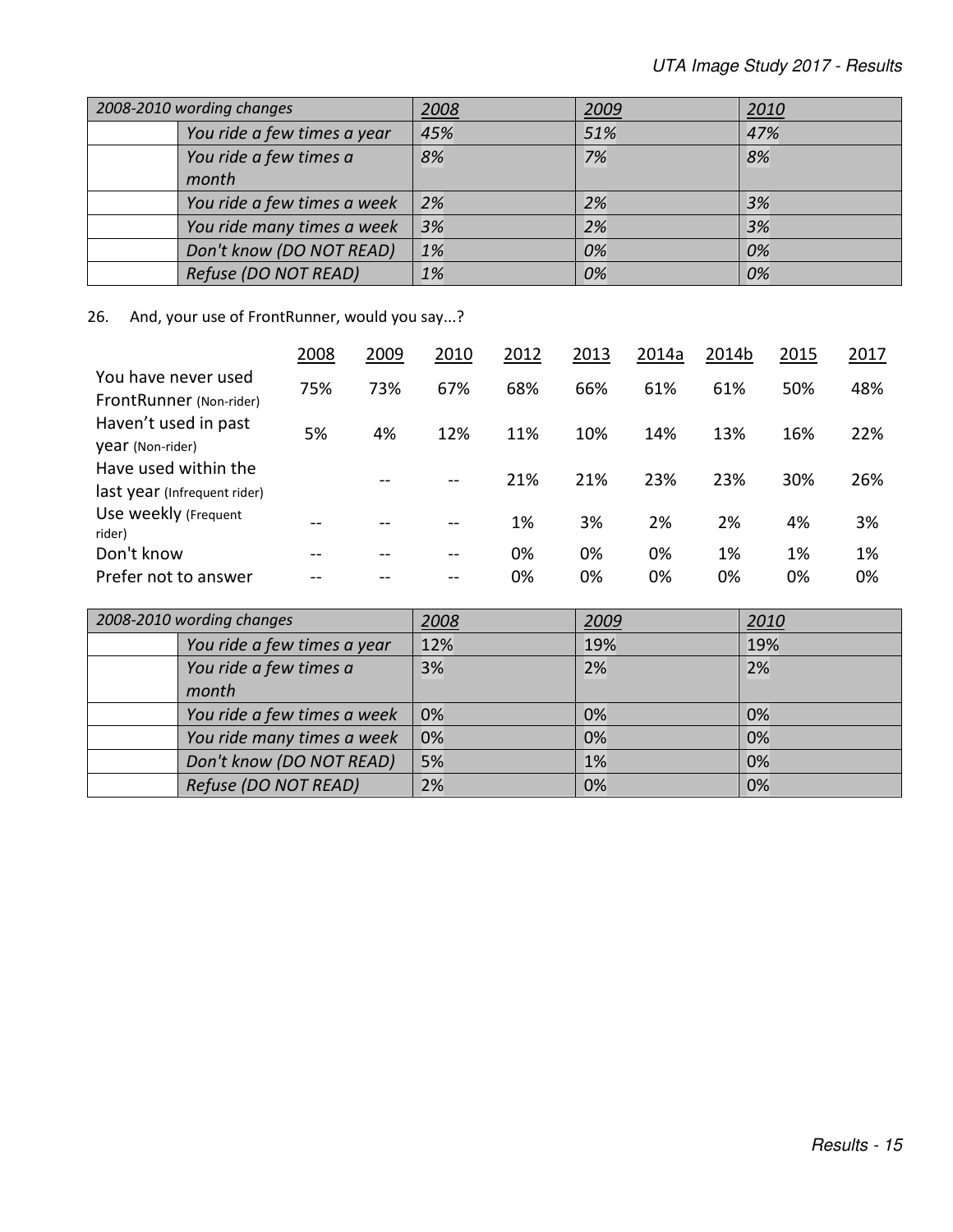#### **(NON-USERS OF BUS, TRAX, FRONTRUNNER)**

27. What are the reasons you do not use UTA? (OPEN-ENDED)

*\*In 2014 question type was changed to open-ended to allow for phone and online respondents to see the same question* 

|                                               | 2008 | 2009 | 2010 | 2012 | 2013  | 2017 |
|-----------------------------------------------|------|------|------|------|-------|------|
| (Number responding)                           |      |      |      |      | (153) | (37) |
| Inconvenient/lack of routes                   |      |      |      |      | 39%   | 24%  |
| Dirty/ not clean                              |      |      |      |      | 0%    | 14%  |
| Late/ can't trust                             |      |      |      |      | 4%    | 0%   |
| People using it (unsavory/<br>homeless/etc.)  |      |      |      |      | 0%    | 3%   |
| Need car (need to drive<br>places)            |      |      |      |      | 20%   | 0%   |
| Drivers - not helpful, mean,<br>unfriendly    |      |      |      |      | 0%    | 3%   |
| No control - too hot, cold, no<br>radio, etc. |      |      |      |      | 0%    | 5%   |
| Crowded/ no place to sit                      |      |      |      |      | 1%    | 0%   |
| Crime/ personal safety                        |      |      |      |      | 1%    | 0%   |
| Can't carry things on                         |      |      |      |      | 0%    | 0%   |
| Price of Fares                                |      |      |      |      | 4%    | 0%   |
| Don't know routes/ don't<br>know how to use   |      |      |      |      | 1%    | 0%   |
| Just prefer driving own                       |      |      |      |      |       | 54%  |
| vehicle / no need to use                      |      |      |      |      |       |      |
| Other                                         |      |      |      |      | 53%   | 8%   |
| Don't know                                    |      |      |      |      | 0%    | 0%   |

\*\*The 2014 and 2015 versions of Q26 is open-ended and responses are coded as follows:

|                                                                          | 2014  | 2014b | 2015 |
|--------------------------------------------------------------------------|-------|-------|------|
|                                                                          | (269) | (264) | (54) |
| Poor access - Doesn't go where / when needed                             | 30%   | 13%   | 13%  |
| Overly expensive - Poor price                                            | 10%   | 9%    | 7%   |
| Inconvenient - Slow / Not on schedule / No<br>nearby stops / poor x-fers | 32%   | 39%   | 39%  |
| Need / Prefer to use personal vehicle                                    | 36%   | 37%   | 26%  |
| Age / Disability / Other limitations                                     | 10%   | 9%    | 9%   |
| No need - General                                                        | 14%   | 14%   | 28%  |
| Other                                                                    | 3%    | 5%    | 4%   |
| Don't know                                                               | 1%    | 0%    | 2%   |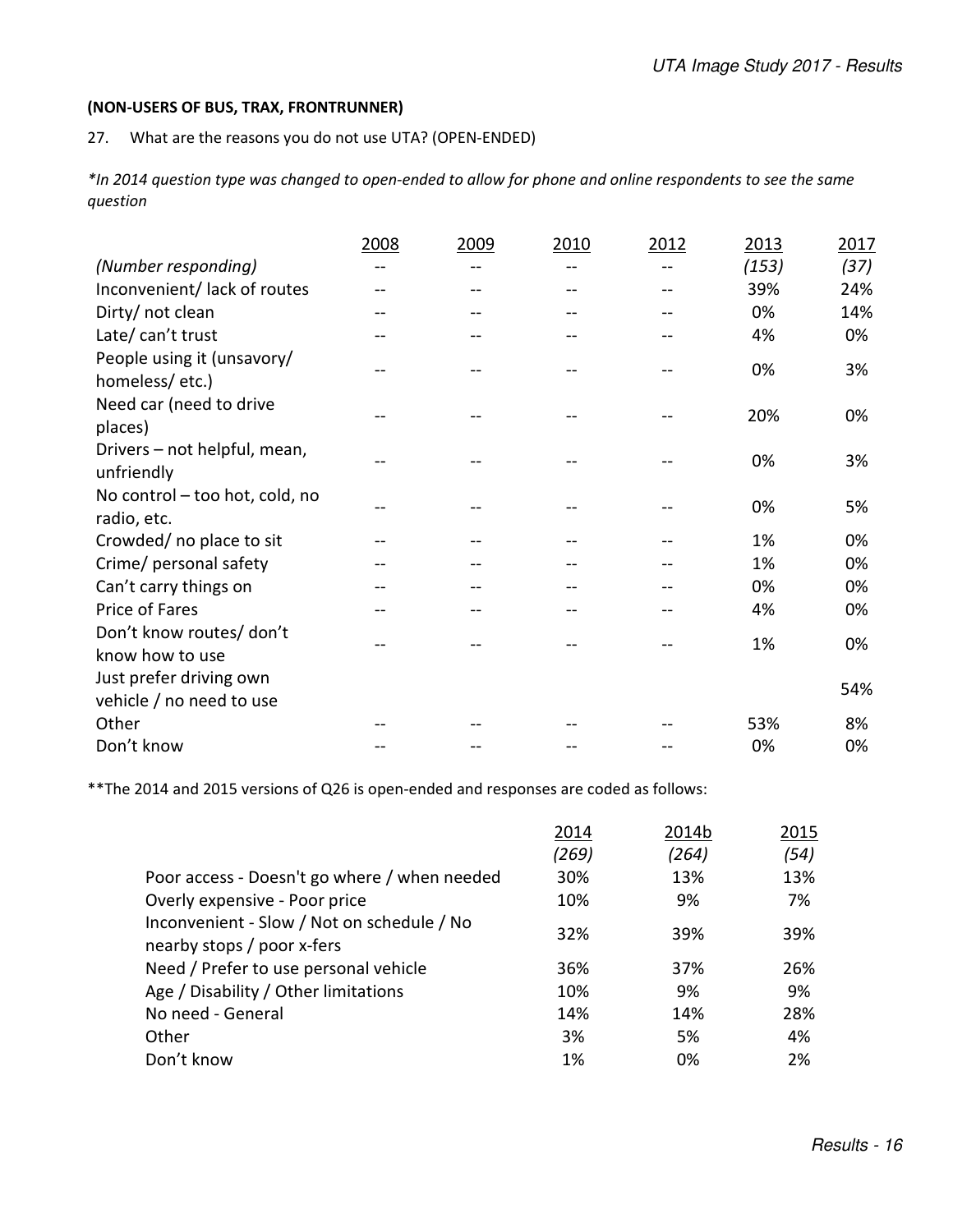|                                    | 2008 | 2009 | 2010 | 2012 | 2013 | 2014a | 2014b | 2015 | 2017 |
|------------------------------------|------|------|------|------|------|-------|-------|------|------|
| Definitely                         | 45%  | 36%  | 36%  | 27%  | 13%  | 13%   | 12%   | 6%   | 14%  |
| Probably                           | 34%  | 42%  | 41%  | 43%  | 31%  | 33%   | 40%   | 31%  | 30%  |
| Probably not                       | 16%  | 17%  | 18%  | 25%  | 40%  | 36%   | 37%   | 37%  | 41%  |
| Definitely not                     | 4%   | 3%   | 4%   | 4%   | 14%  | 13%   | 6%    | 15%  | 14%  |
| Don't know (DO<br><b>NOT READ)</b> | 2%   | 1%   | 0%   | 0%   | 1%   | 4%    | 5%    | 11%  | 3%   |

28. Do you see a time in the future when you will consider using UTA?

#### **IF OFTEN OR OCCASIONALLY USE ANY FORM OF UTA:**

29. For what specific reasons do you use UTA transit? (Select all that apply) *\*In 2015 this was changed to a multiple response question. Previously it was an open-end question. "Other" answers were coded to fit previous year's categories. Those* 

|                                               | 2008 | 2009 | 2010 | 2012 | 2013 | 2014a | 2014b | 2015 | 2017 |
|-----------------------------------------------|------|------|------|------|------|-------|-------|------|------|
| Parking                                       |      |      |      |      | 10%  | 10%   | 13%   | 39%  | 54%  |
| Less stress/can read,<br>computer, work       |      |      |      |      | 0%   | 11%   | 7%    | 30%  | 41%  |
| Fun/Enjoyment/Curiosi<br>ty                   |      |      |      |      |      |       | 6%    | 33%  | 38%  |
| Clean air/help<br>environment/ do my<br>part  |      |      |      |      | 0%   | 3%    | 2%    | 28%  | 37%  |
| Save money/ save gas/<br>save car             | --   |      |      |      | 5%   | 10%   | 9%    | 28%  | 31%  |
| No other way/ have to                         |      |      |      | --   | 6%   | 7%    | 11%   | 14%  | 16%  |
| <b>Increase Productivity</b>                  |      |      |      |      |      | --    | $- -$ | 11%  | 15%  |
| Other                                         |      |      |      |      |      | 1%    | 2%    | 0%   | 24%  |
| Convenience                                   |      |      |      | --   | 8%   | 12%   | 12%   | 8%   |      |
| <b>General Transportation</b><br><b>Needs</b> |      |      |      | --   | 65%  | 71%   | 54%   | 15%  |      |
| Don't know                                    |      |      |      |      | 5%   | 3%    | 0%    | 0%   |      |
| Don't use UTA                                 |      |      |      |      |      |       | 4%    | 2%   |      |

30. (ASK ALL) Not including UTA, do you typically have a car or other alternate mode of transportation available for your transportation needs?

|            | 2008  | 2009   | 2010  | 2012              | 2013 | 2014a | 2014b | 2015 | 2017 |
|------------|-------|--------|-------|-------------------|------|-------|-------|------|------|
| Yes        | $- -$ | $\sim$ | $- -$ | $\longrightarrow$ | 96%  | 97%   | 94%   | 93%  | 95%  |
| No         | $- -$ | $- -$  | $- -$ | $-\!$ $-$         | 4%   | 3%    | 5%    | 6%   | 5%   |
| Don't know | $- -$ | $- -$  | $- -$ | $- -$             | 0%   | 0%    | 1%    | 1%   | 0%   |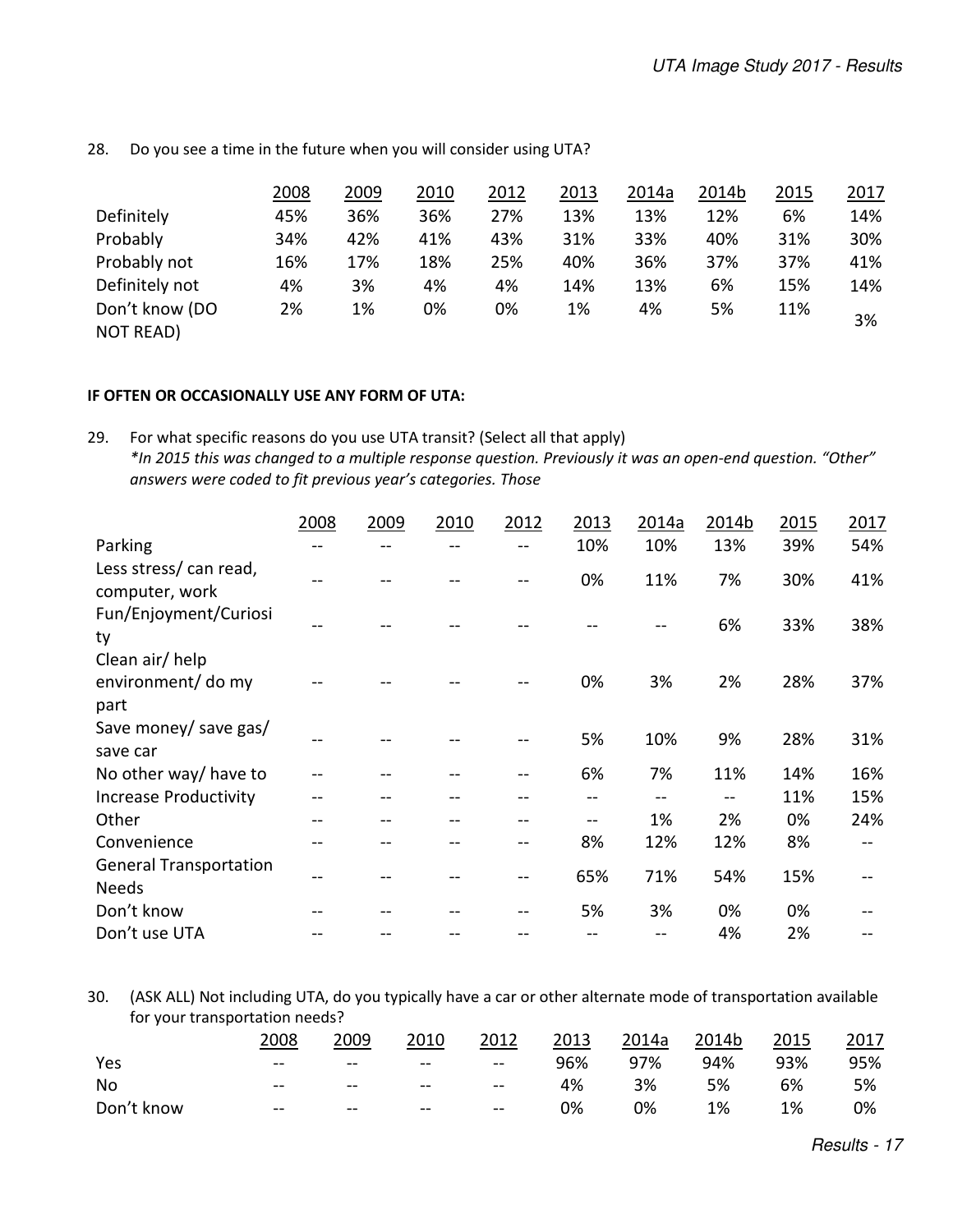#### **IF SELDOM OR NEVER RIDE ANY FORM OF UTA:**

31. Suppose you had no other form of transportation…. how would you feel about riding UTA Buses?

|                   | 2008  | 2009  | 2010  | 2012  | 2013 | 2014a | 2014b | 2015 | 2017 |
|-------------------|-------|-------|-------|-------|------|-------|-------|------|------|
| Very positive     | $-$   | $- -$ | $- -$ | $- -$ | 18%  | 18%   | 20%   | 21%  | 19%  |
| Somewhat positive | $-$   | $- -$ | $- -$ | $-$   | 55%  | 50%   | 47%   | 47%  | 49%  |
| Somewhat negative | $-$   | $- -$ | $- -$ | $-$   | 17%  | 18%   | 21%   | 19%  | 20%  |
| Very negative     | $-$   | $- -$ | $- -$ | $- -$ | 8%   | 9%    | 7%    | 9%   | 8%   |
| Don't know        | $- -$ | $- -$ | --    | $- -$ | 2%   | 5%    | 4%    | 4%   | 4%   |

32. IF NEGATIVE (BUS): What concerns would you have about riding the bus? (OPEN-ENDED)

*\*In 2014 question type was changed to open-ended to allow for phone and online respondents to see the same question. Answers were coded using the previous categories so as to be comparable.* 

|                                              | 2008 | 2009 | 2010 | 2012                     | 2013 | 2014a | 2014b | 2015 | 2017 |
|----------------------------------------------|------|------|------|--------------------------|------|-------|-------|------|------|
| Inconvenient / lack of<br>routes             |      |      |      |                          | 50%  | 72%   | 61%   | 63%  | 69%  |
| People who use it                            |      |      |      |                          |      |       |       |      |      |
| (unsavory/homeless/<br>etc.)                 |      |      |      |                          | 2%   | 7%    | 17%   | 8%   | 11%  |
| Crime / personal safety<br>Don't know        |      |      |      |                          | 6%   | 7%    | 14%   | 14%  | 11%  |
| routes/don't know how<br>to use              |      |      |      |                          | 5%   | 10%   | 6%    | 7%   | 6%   |
| Late / can't trust                           |      |      |      | $-$                      | 23%  | 10%   | 4%    | 12%  | 6%   |
| Dirty / not clean                            |      |      |      | --                       | 0%   | 6%    | 8%    | 7%   | 5%   |
| Price of Fares                               |      |      |      |                          | 2%   | 6%    | 5%    | 4%   | 5%   |
| Crowded / no place to<br>sit                 | --   | --   |      | --                       | 0%   | 2%    | 5%    | 1%   | 4%   |
| Need car (need to drive<br>places)           |      |      |      |                          | 0%   | 0%    | 0%    | 0%   | 2%   |
| Drivers - not helpful,<br>mean, unfriendly   |      |      |      |                          | 0%   | 1%    | 2%    | 1%   | 2%   |
| Would not use in any<br>capacity             |      |      |      |                          |      |       | 2%    | 1%   | 2%   |
| No control - too hot,<br>cold, no radio, etc |      |      |      | $\overline{\phantom{m}}$ | 1%   | 2%    | 0%    | 1%   | 1%   |
| Can't carry things on                        |      |      |      | $-$                      | 0%   | 1%    | 2%    | 0%   | 1%   |
| Other                                        |      |      |      |                          | 7%   | 3%    | 6%    | 6%   | 2%   |
| Don't know                                   |      |      |      | --                       | 3%   | 2%    | 2%    | 2%   | 2%   |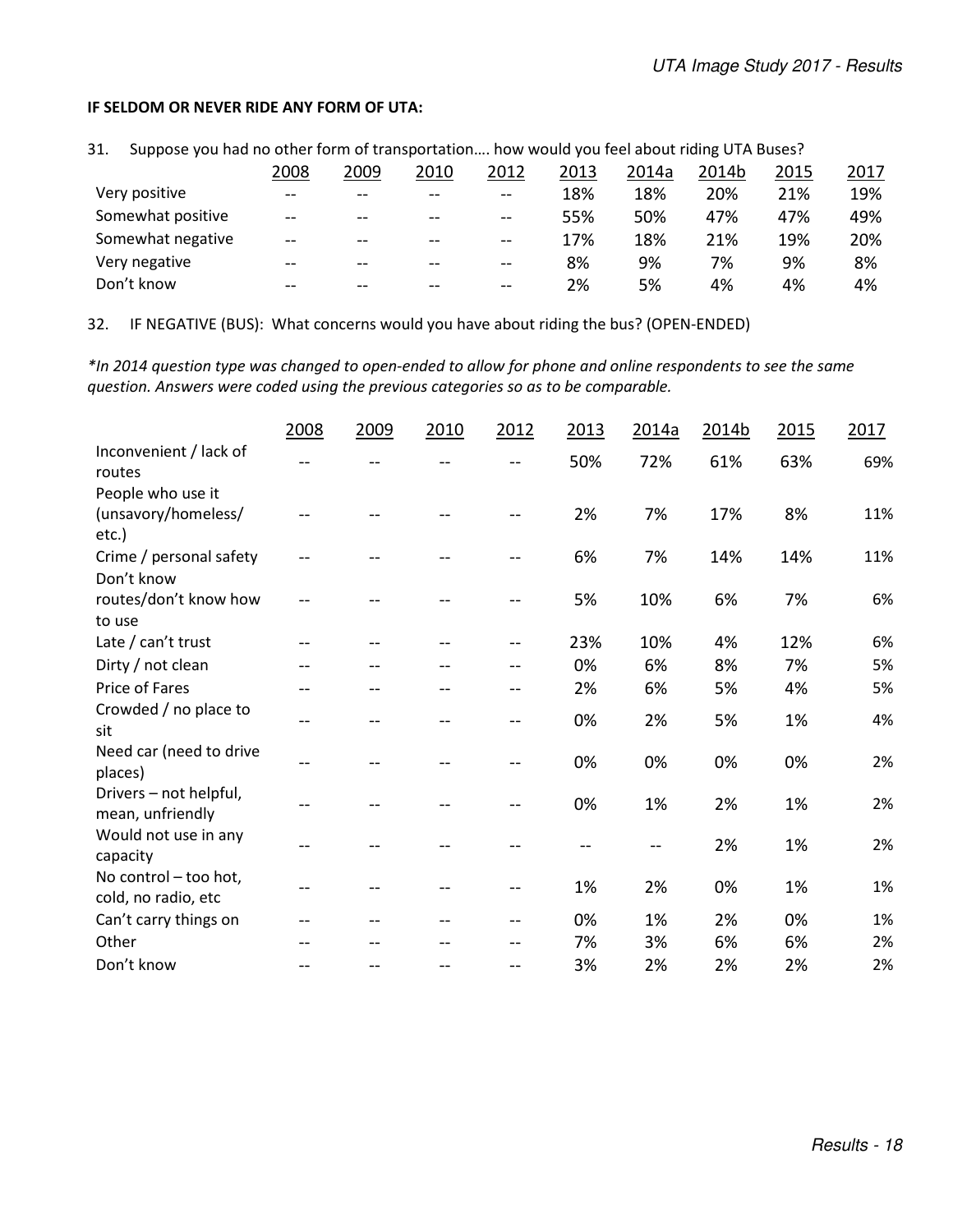| JJ.<br>3 JUDDOSE VOU HAU IIU OLIIEI TOHIT OF LEAIISDOFLATION HOW WOULD VOU TEEF ADOUL HUIHE FLOHLNUHIEI ! |      |       |       |        |      |       |       |      |      |
|-----------------------------------------------------------------------------------------------------------|------|-------|-------|--------|------|-------|-------|------|------|
|                                                                                                           | 2008 | 2009  | 2010  | 2012   | 2013 | 2014a | 2014b | 2015 | 2017 |
| Very positive                                                                                             | $-$  | $- -$ | $- -$ | $\sim$ | 33%  | 29%   | 34%   | 31%  | 32%  |
| Somewhat positive                                                                                         | $-$  | $- -$ | $- -$ | $- -$  | 43%  | 44%   | 41%   | 44%  | 46%  |
| Somewhat negative                                                                                         | $-$  | $- -$ | $- -$ | $- -$  | 6%   | 11%   | 6%    | 9%   | 9%   |
| Very negative                                                                                             | $-$  | $-$   | $- -$ | $-$    | 6%   | 5%    | 6%    | 6%   | 5%   |
| Don't know                                                                                                | $-$  | $- -$ | $- -$ | $- -$  | 11%  | 11%   | 12%   | 10%  | 8%   |

33. Suppose you had no other form of transportation …. how would you feel about riding FrontRunner?

#### 34. IF NEGATIVE (FrontRunner): What concerns would you have about riding FrontRunner? (OPEN-ENDED)

*\*In 2014 question type was changed to open-ended to allow for phone and online respondents to see the same question. Answers were coded using the previous categories so as to be comparable.* 

|                                              | 2008           | 2009 | 2010 | 2012           | 2013 | 2014a | 2014b | 2015 | 2017 |
|----------------------------------------------|----------------|------|------|----------------|------|-------|-------|------|------|
| Inconvenient / lack of<br>routes             | --             | --   |      | --             | 48%  | 67%   | 69%   | 59%  | 59%  |
| Price of Fares                               | $-1$           | --   | $-$  | $\overline{a}$ | 19%  | 12%   | 15%   | 16%  | 17%  |
| Crime / personal<br>safety                   | $-1$           | $-$  | --   | $\sim$ $\sim$  | 0%   | 4%    | 2%    | 5%   | 8%   |
| Late / can't trust                           | $-1$           | $-$  | $-$  | $-$            | 4%   | 1%    | 4%    | 0%   | 5%   |
| Need car (need to<br>drive places)           | $-$            | $-$  | --   | $\overline{a}$ | 0%   | 0%    | 0%    | 0%   | 3%   |
| Crowded / no place<br>to sit                 |                |      |      |                | 0%   | 0%    | 0%    | 0%   | 2%   |
| Don't know                                   |                |      |      |                |      |       |       |      |      |
| routes/don't know                            |                |      |      |                | 8%   | 7%    | 4%    | 5%   | 2%   |
| how to use                                   |                |      |      |                |      |       |       |      |      |
| Dirty / not clean                            |                |      |      |                | 0%   | 0%    | 0%    | 0%   | 0%   |
| People who use it                            |                |      |      |                |      |       |       |      |      |
| (unsavory/                                   |                |      |      |                | 0%   | 0%    | 0%    | 5%   | 0%   |
| homeless/etc.)                               |                |      |      |                |      |       |       |      |      |
| Drivers - not helpful,<br>mean, unfriendly   | $\overline{a}$ |      |      |                | 0%   | 0%    | 0%    | 0%   | 0%   |
| No control - too hot,<br>cold, no radio, etc | $-$            | --   |      | $\overline{a}$ | 0%   | 0%    | 0%    | 0%   | 0%   |
| Can't carry things on                        |                |      |      |                | 0%   | 0%    | 0%    | 0%   | 0%   |
| Other                                        |                |      |      |                | 20%  | 8%    | 6%    | 7%   | 12%  |
| Don't know                                   |                |      |      | $-$            | 1%   | 12%   | 4%    | 10%  | 2%   |
| Would not use in any<br>capacity             | $\overline{a}$ | $-$  | --   | $-$            | --   |       | 15%   | 2%   | 2%   |
| None/Nothing                                 | $-1$           | $-$  |      | $-$            | --   | $-$   | 7%    | 0%   | 5%   |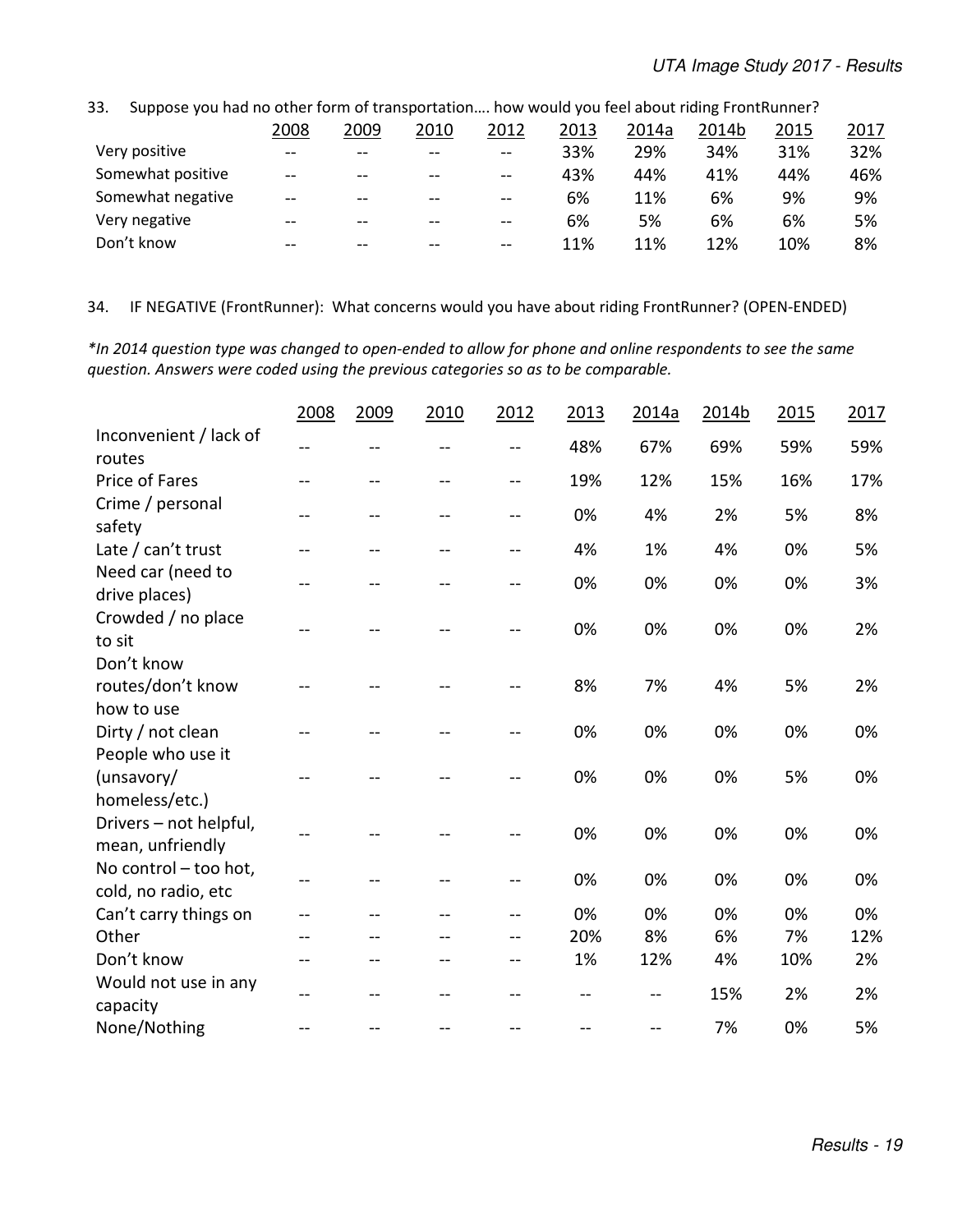| JJ.<br><u>JUDDOJE VOD HUU HO OLHEH TOHHI OF LIUHJDOI LULIOHIII. HOW WOUKU VOU IEEI UDOUL HUHIK THAA ;</u> |      |       |       |       |      |       |       |      |      |
|-----------------------------------------------------------------------------------------------------------|------|-------|-------|-------|------|-------|-------|------|------|
|                                                                                                           | 2008 | 2009  | 2010  | 2012  | 2013 | 2014a | 2014b | 2015 | 2017 |
| Very positive                                                                                             | $-$  | $- -$ | $- -$ | $-$   | 30%  | 29%   | 34%   | 27%  | 28%  |
| Somewhat positive                                                                                         | $-$  | $- -$ | $- -$ | $-$   | 48%  | 48%   | 47%   | 49%  | 48%  |
| Somewhat negative                                                                                         | $-$  |       | $-$   | $-$   | 12%  | 11%   | 7%    | 9%   | 11%  |
| Very negative                                                                                             | $-$  | $-$   | --    | $-$   | 5%   | 7%    | 6%    | 7%   | 6%   |
| Don't know (VOL)                                                                                          | $-$  | $- -$ | $- -$ | $- -$ | 5%   | 6%    | 6%    | 8%   | 7%   |

35. Suppose you had no other form of transportation…. how would you feel about riding TRAX?

36. IF NEGATIVE (TRAX): What concerns would you have about riding TRAX? (OPEN-ENDED)

*\*In 2014 question type was changed to open-ended to allow for phone and online respondents to see the same question. Answers were coded using the previous categories so as to be comparable.* 

|                                               | 2008 | 2009 | 2010 | 2012 | 2013 | 2014a | 2014b | 2015 | 2017 |
|-----------------------------------------------|------|------|------|------|------|-------|-------|------|------|
| Inconvenient / lack of<br>routes              |      |      |      | --   | 51%  | 54%   | 63%   | 53%  | 69%  |
| Crime / personal safety                       |      |      |      | --   | 12%  | 12%   | 7%    | 12%  | 21%  |
| Price of Fares                                |      |      |      |      | 2%   | 9%    | 7%    | 14%  | 12%  |
| Crowded / no place to sit                     |      |      |      | --   | 0%   | 2%    | 0%    | 0%   | 6%   |
| Dirty / not clean                             |      |      |      |      | 0%   | 2%    | 0%    | 2%   | 4%   |
| Late / can't trust                            |      |      |      |      | 3%   | 0%    | 5%    | 2%   | 2%   |
| People who use it<br>(unsavory/homeless/etc.) |      |      |      | --   | 3%   | 2%    | 7%    | 9%   | 2%   |
| Can't carry things on                         |      |      |      |      | 0%   | 0%    | 0%    | 0%   | 2%   |
| Need car (need to drive<br>places)            |      |      |      |      | 3%   | 0%    | 2%    | 0%   | 0%   |
| Drivers - not helpful,<br>mean, unfriendly    |      |      |      |      | 0%   | 0%    | 0%    | 0%   | 0%   |
| No control - too hot,<br>cold, no radio, etc. |      |      |      |      | 1%   | 0%    | 0%    | 0%   | 0%   |
| Don't know routes/don't<br>know how to use    |      |      |      | --   | 5%   | 9%    | 7%    | 2%   | 2%   |
| Other                                         |      |      |      |      | 20%  | 7%    | 7%    | 12%  | 6%   |
| Don't know                                    |      |      |      |      | 0%   | 11%   | 5%    | 0%   | 4%   |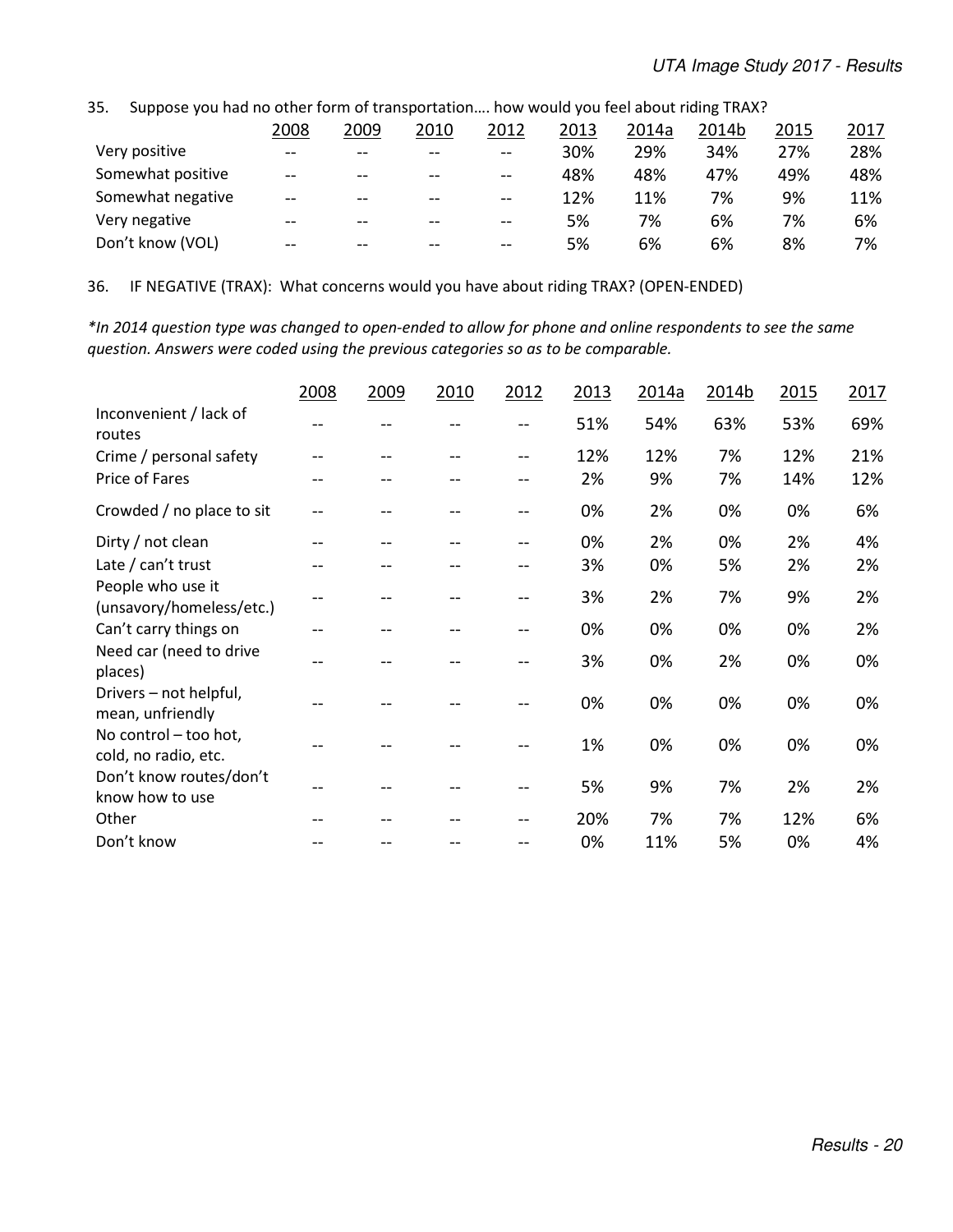#### **(ASK BOTH RIDERS AND NON-RIDERS)**

Would each of the following make you more inclined to ride transit? Please answer on a 1-7 scale with ONE meaning "Definitely not*"* and SEVEN meaning "Definitely".

#### 37. Higher gas prices

|                           | 2008 | 2009 | 2010 | 2012 | 2013 | 2014a | 2014b | 2015 | 2017 |
|---------------------------|------|------|------|------|------|-------|-------|------|------|
| 1/ Definitely not         | 13%  | 11%  | 11%  | 15%  | 7%   | 12%   | 10%   | 13%  | 16%  |
| 2                         | 5%   | 6%   | 7%   | 4%   | 7%   | 7%    | 8%    | 8%   | 8%   |
| 3                         | 5%   | 9%   | 7%   | 9%   | 9%   | 9%    | 10%   | 9%   | 13%  |
| $\overline{4}$            | 9%   | 10%  | 13%  | 12%  | 13%  | 15%   | 14%   | 13%  | 16%  |
| 5                         | 18%  | 23%  | 20%  | 22%  | 23%  | 20%   | 21%   | 20%  | 19%  |
| 6                         | 15%  | 14%  | 19%  | 13%  | 17%  | 18%   | 15%   | 15%  | 14%  |
| 7/Definitely              | 33%  | 25%  | 21%  | 24%  | 21%  | 16%   | 19%   | 19%  | 12%  |
| Don't know                | 2%   | 2%   | 1%   | 1%   | 3%   | 2%    | 2%    | 2%   | 2%   |
| Mean score (1-7<br>scale) | 4.95 | 4.71 | 4.68 | 4.60 | 4.77 | 4.47  | 4.54  | 4.43 | 4.06 |

38. Poor air quality/ 'red' or 'orange' air quality days

|                           | 2008 | 2009 | 2010 | 2012 | 2013 | 2014a | 2014b | 2015 | 2017 |
|---------------------------|------|------|------|------|------|-------|-------|------|------|
| 1/ Definitely not         | 17%  | 17%  | 17%  | 18%  | 9%   | 9%    | 11%   | 12%  | 14%  |
| $\overline{2}$            | 10%  | 10%  | 9%   | 8%   | 7%   | 8%    | 10%   | 8%   | 9%   |
| 3                         | 11%  | 11%  | 8%   | 13%  | 14%  | 11%   | 12%   | 10%  | 11%  |
| 4                         | 13%  | 14%  | 16%  | 13%  | 14%  | 17%   | 17%   | 15%  | 17%  |
| 5                         | 19%  | 19%  | 20%  | 19%  | 24%  | 18%   | 18%   | 17%  | 19%  |
| 6                         | 13%  | 12%  | 13%  | 14%  | 12%  | 15%   | 14%   | 15%  | 15%  |
| 7/Definitely              | 15%  | 14%  | 15%  | 15%  | 19%  | 20%   | 15%   | 21%  | 15%  |
| Don't know                | 4%   | 2%   | 1%   | 1%   | 1%   | 3%    | 2%    | 2%   | 1%   |
| Mean score (1-7<br>scale) | 4.07 | 4.03 | 4.14 | 4.10 | 4.49 | 4.54  | 4.26  | 4.49 | 4.25 |

| 39. | More coverage/routes |
|-----|----------------------|
|-----|----------------------|

|                           | 2008 | 2009 | 2010 | 2012 | 2013 | 2014a | 2014b | 2015 | 2017 |
|---------------------------|------|------|------|------|------|-------|-------|------|------|
| 1/ Definitely not         |      |      |      |      | 5%   | 5%    | 5%    | 5%   | 6%   |
| $\overline{2}$            |      |      |      | --   | 5%   | 3%    | 4%    | 5%   | 4%   |
| 3                         | --   |      |      | --   | 6%   | 6%    | 5%    | 6%   | 6%   |
| $\overline{4}$            | --   |      |      | --   | 6%   | 10%   | 10%   | 11%  | 10%  |
| 5                         | --   |      |      | --   | 18%  | 19%   | 19%   | 21%  | 22%  |
| 6                         | --   |      |      | --   | 25%  | 24%   | 24%   | 23%  | 26%  |
| 7/Definitely              | --   |      |      | --   | 34%  | 31%   | 31%   | 27%  | 25%  |
| Don't know                |      |      |      | --   | 1%   | 2%    | 1%    | 3%   | 1%   |
| Mean score (1-7<br>scale) |      |      |      |      | 5.41 | 5.36  | 5.35  | 5.21 | 5.19 |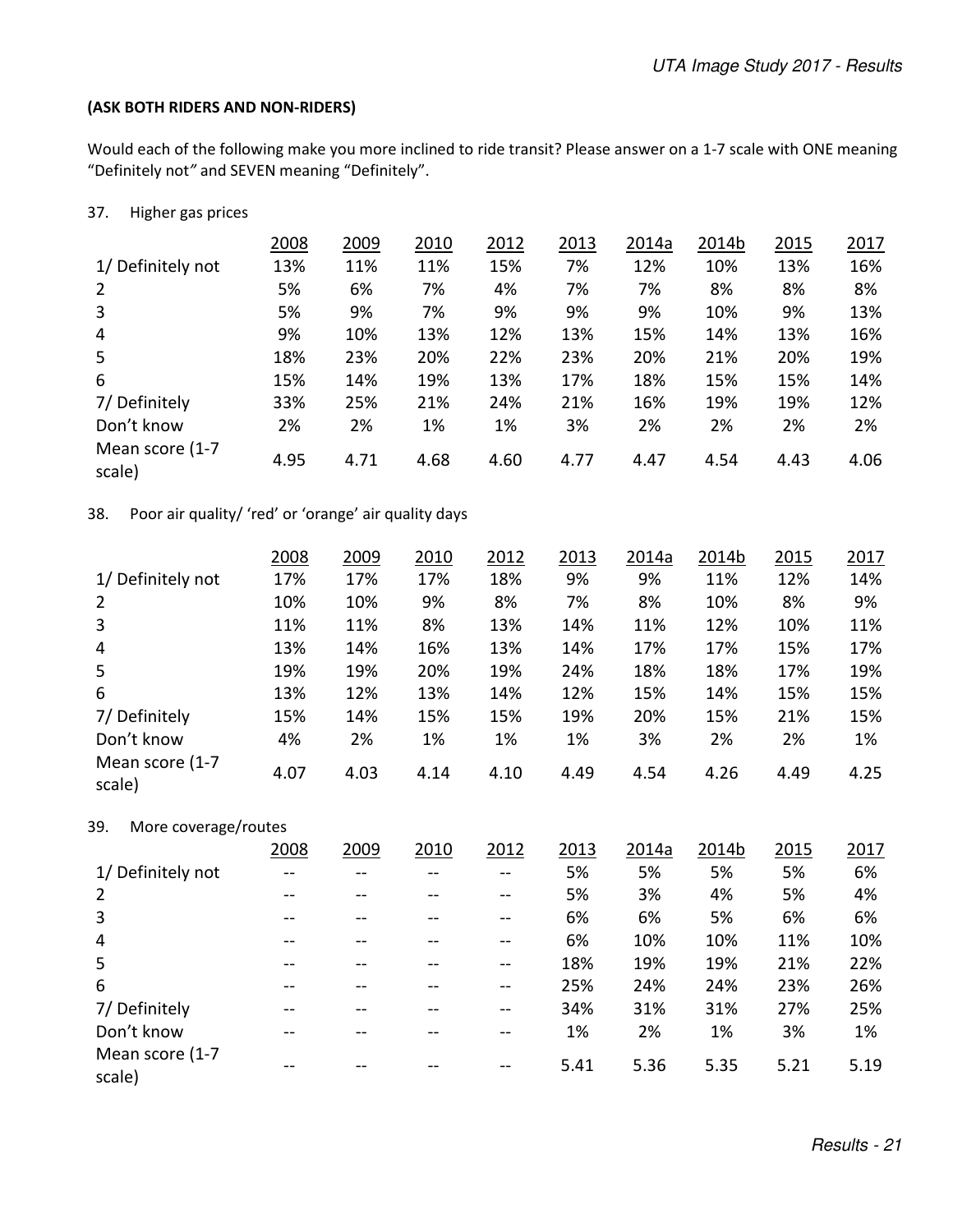#### 40. More frequency

|                           | 2008  | 2009 | 2010 | 2012  | 2013 | 2014a | 2014b | 2015 | 2017 |
|---------------------------|-------|------|------|-------|------|-------|-------|------|------|
| 1/ Definitely not         |       |      |      | --    | 5%   | 6%    | 6%    | 5%   | 6%   |
| $\overline{2}$            |       |      |      | --    | 5%   | 5%    | 4%    | 5%   | 5%   |
| 3                         | --    |      |      | --    | 6%   | 4%    | 5%    | 5%   | 6%   |
| 4                         | $- -$ |      |      | --    | 8%   | 11%   | 12%   | 15%  | 14%  |
| 5                         |       |      |      |       | 21%  | 20%   | 19%   | 21%  | 24%  |
| 6                         | --    |      |      | $- -$ | 23%  | 25%   | 23%   | 21%  | 22%  |
| 7/Definitely              |       |      |      | $ -$  | 31%  | 26%   | 29%   | 25%  | 22%  |
| Don't know                |       |      |      |       | 2%   | 3%    | 1%    | 3%   | 2%   |
| Mean score (1-7<br>scale) |       |      |      |       | 5.31 | 5.22  | 5.22  | 5.13 | 5.04 |

### 41. More evening service/routes

|                           | 2008 | 2009 | 2010 | 2012 | 2013 | 2014a | 2014b | 2015 | 2017 |
|---------------------------|------|------|------|------|------|-------|-------|------|------|
| 1/ Definitely not         |      |      |      |      |      |       | --    | 8%   | 10%  |
| 2                         | --   |      |      |      |      |       | $- -$ | 7%   | 8%   |
| 3                         |      |      |      |      |      |       |       | 7%   | 9%   |
| 4                         | --   |      |      |      |      |       | --    | 16%  | 16%  |
| 5                         |      |      |      |      |      |       |       | 20%  | 21%  |
| 6                         |      |      |      |      |      |       | --    | 18%  | 14%  |
| 7/ Definitely             |      |      |      |      |      |       |       | 19%  | 20%  |
| Don't know                |      |      |      |      |      |       | --    | 5%   | 2%   |
| Mean score (1-7<br>scale) |      |      |      |      |      |       |       | 4.74 | 4.56 |

### 42. Traffic/congestion

|                           | 2008 | 2009  | 2010 | 2012  | 2013 | 2014a | 2014b | 2015 | 2017 |
|---------------------------|------|-------|------|-------|------|-------|-------|------|------|
| 1/ Definitely not         |      |       |      |       | 5%   | 6%    | 6%    | 8%   | 7%   |
| $\overline{2}$            |      |       |      |       | 5%   | 6%    | 6%    | 5%   | 5%   |
| 3                         |      |       |      |       | 9%   | 8%    | 6%    | 6%   | 8%   |
| $\overline{4}$            |      |       |      |       | 13%  | 15%   | 14%   | 10%  | 15%  |
| 5                         | --   |       |      | $- -$ | 23%  | 21%   | 23%   | 22%  | 22%  |
| 6                         |      |       |      | $- -$ | 19%  | 22%   | 21%   | 23%  | 21%  |
| 7/Definitely              | --   | $- -$ |      | $- -$ | 26%  | 20%   | 21%   | 25%  | 19%  |
| Don't know                |      |       |      | $- -$ | 1%   | 1%    | 1%    | 2%   | 2%   |
| Mean score (1-7<br>scale) |      |       |      |       | 5.05 | 4.89  | 4.92  | 5.05 | 4.83 |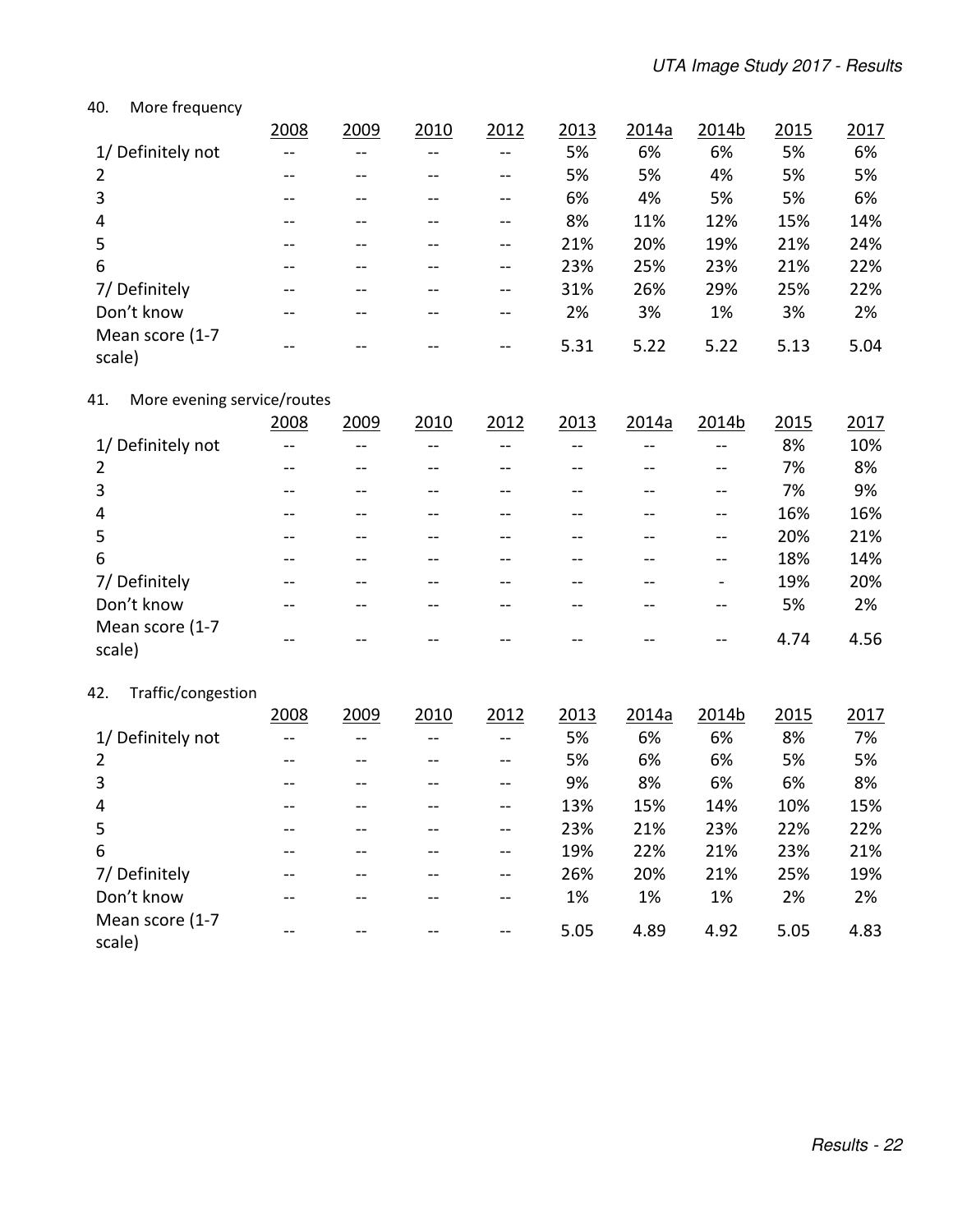### 43. Increased safety/security

|                           | 2008 | 2009 | 2010 | 2012  | 2013 | 2014a | 2014b | 2015 | 2017 |
|---------------------------|------|------|------|-------|------|-------|-------|------|------|
| 1/ Definitely not         | --   |      |      | $- -$ | 8%   | 9%    | 6%    | 10%  | 11%  |
| 2                         |      |      |      |       | 11%  | 7%    | 8%    | 7%   | 6%   |
| 3                         |      |      |      |       | 9%   | 9%    | 9%    | 10%  | 11%  |
| $\overline{4}$            | --   |      |      | $- -$ | 14%  | 17%   | 18%   | 12%  | 16%  |
| 5                         |      |      |      |       | 20%  | 20%   | 19%   | 19%  | 24%  |
| 6                         |      |      |      |       | 17%  | 18%   | 21%   | 19%  | 15%  |
| 7/Definitely              |      |      |      |       | 21%  | 17%   | 17%   | 20%  | 15%  |
| Don't know                |      |      |      |       | 1%   | 2%    | 2%    | 3%   | 2%   |
| Mean score (1-7<br>scale) |      |      |      |       | 4.66 | 4.60  | 4.70  | 4.66 | 4.46 |

### 44. Increased cost or limited availability of parking

|                           | 2008 | 2009 | 2010 | 2012  | 2013 | 2014a | 2014b | 2015 | 2017 |
|---------------------------|------|------|------|-------|------|-------|-------|------|------|
| 1/ Definitely not         |      |      |      |       | 7%   | 8%    | 7%    | 9%   | 10%  |
| 2                         | --   |      |      | $- -$ | 6%   | 7%    | 7%    | 6%   | 7%   |
| 3                         |      |      |      |       | 8%   | 7%    | 9%    | 7%   | 8%   |
| $\overline{4}$            |      |      |      |       | 12%  | 16%   | 13%   | 12%  | 15%  |
| 5                         |      |      |      |       | 23%  | 19%   | 20%   | 22%  | 24%  |
| 6                         |      |      |      | $- -$ | 24%  | 22%   | 21%   | 17%  | 20%  |
| 7/Definitely              |      |      |      |       | 19%  | 17%   | 19%   | 22%  | 14%  |
| Don't know                |      |      |      |       | 1%   | 3%    | 2%    | 3%   | 2%   |
| Mean score (1-7<br>scale) |      |      |      |       | 4.85 | 4.71  | 4.78  | 4.80 | 4.59 |

### 45. More amenities or features at stops and stations

|                           | 2008 | 2009 | 2010 | 2012 | 2013 | 2014a | 2014b | 2015  | 2017 |
|---------------------------|------|------|------|------|------|-------|-------|-------|------|
| 1/ Definitely not         |      |      |      |      |      |       |       | $- -$ | 13%  |
| 2                         |      |      |      |      |      |       |       | --    | 12%  |
| 3                         |      |      |      |      |      |       |       | $- -$ | 11%  |
| 4                         |      |      |      |      |      |       |       |       | 18%  |
| 5                         |      |      |      |      |      |       |       |       | 19%  |
| 6                         |      |      |      |      |      |       |       | $- -$ | 13%  |
| 7/ Definitely             |      |      |      |      |      |       |       |       | 10%  |
| Don't know                |      |      |      |      |      |       |       |       | 2%   |
| Mean score (1-7<br>scale) |      |      |      |      |      |       |       |       | 3.99 |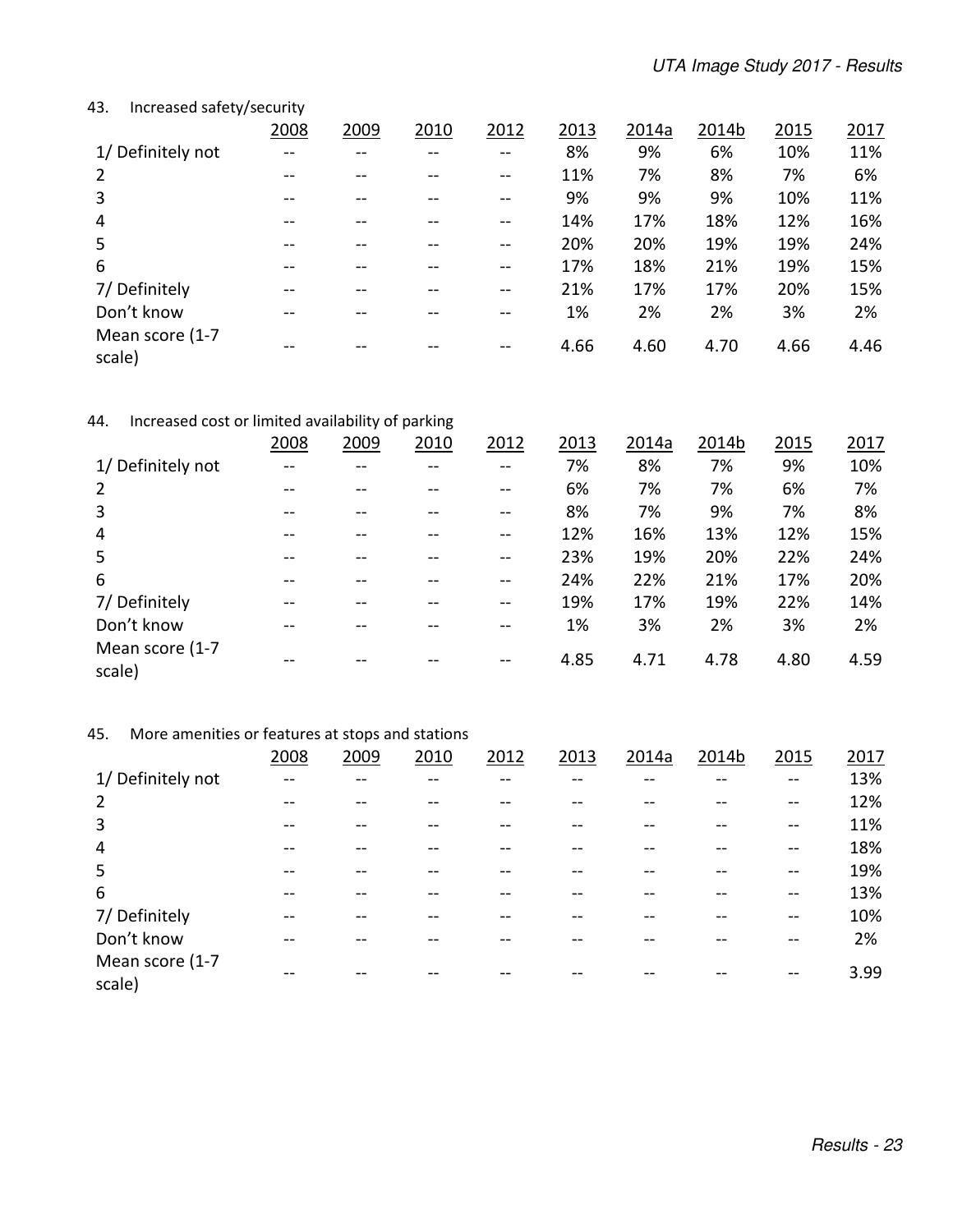In the past 12 months, have you used the following for information on how to ride UTA – including route and schedule information? (Percentage indicates "yes" response)

|     |              | 2008 | 2009 | 2010 | 2012 | 2013 | 2014a | 2014b | 2015 | 2017 |
|-----|--------------|------|------|------|------|------|-------|-------|------|------|
| 46. | UTA Website  | 53%  | 61%  | 63%  | 45%  | 45%  | 46%   | 45%   | 50%  | 51%  |
| 47. | Mobile App*  |      |      |      |      | 19%  | 24%   | 27%   | 17%  | 21%  |
| 48. | UTA customer |      |      |      |      |      |       |       |      |      |
|     | service by   | 35%  | 30%  | 29%  | 12%  | 10%  | 11%   | 13%   | 11%  | 9%   |
|     | phone        |      |      |      |      |      |       |       |      |      |
| 49. | Bus or train |      |      |      |      |      |       |       |      |      |
|     | stops and    | 56%  | 67%  | 63%  | 44%  | 39%  | 38%   | 37%   | 39%  | 42%  |
|     | platforms    |      |      |      |      |      |       |       |      |      |
| 50. | Printed      |      |      | --   | 38%  | 36%  | 32%   | 31%   | 30%  | 27%  |
|     | schedules    |      |      |      |      |      |       |       |      |      |
| 51. | Other        | 21%  | 23%  | 26%  | 19%  | 6%   | 5%    | 6%    | 5%   | 13%  |

*\*In 2015, "Your mobile device or smart phone" was changed to "Mobile App"?* 

52. If you wanted to find information about UTA's services, where would you first look for information? (Multi Response)

|                                     | 2008                                                                                                       | 2009 | 2010 | 2012                            | 2013 | 2014a | 2014b | <u>2015</u> | 2017 |
|-------------------------------------|------------------------------------------------------------------------------------------------------------|------|------|---------------------------------|------|-------|-------|-------------|------|
| UTA website                         | --                                                                                                         |      |      | $-$                             | 74%  | 81%   | 83%   | 79%         | 87%  |
| Mobile App                          |                                                                                                            |      |      | $-$                             | 5%   | 18%   | 34%   | 8%          | 25%  |
| UTA customer<br>service by phone    |                                                                                                            |      |      | $-$                             | 6%   | 11%   | 20%   | 8%          | 15%  |
| Bus or train stops<br>and platforms |                                                                                                            |      |      |                                 | 2%   | 11%   | 20%   | 5%          | 21%  |
| Printed schedules                   | --                                                                                                         |      |      | --                              | 3%   | 15%   | 29%   | 8%          | 20%  |
| Other                               |                                                                                                            |      |      |                                 | 16%  | 8%    | 4%    | 7%          | 5%   |
|                                     | $\mathbf{a} \cdot \mathbf{b} = \mathbf{a} \cdot \mathbf{b} = \mathbf{a} \cdot \mathbf{b} \cdot \mathbf{c}$ | .    |      | $\cdot$<br>$\sim$ $\sim$ $\sim$ |      | .     |       |             |      |

 *\*In 2015, "Your mobile device or smart phone" was changed to "Mobile App"?* 

#### 53. Do you own the following?

|                    | 2008                     | 2009   | 2010  | 2012   | 2013   | 2014a  | 2014b                                          | 2015 | 2017 |
|--------------------|--------------------------|--------|-------|--------|--------|--------|------------------------------------------------|------|------|
| Smart phone        | $- -$                    | $- -$  | --    | $- -$  | $- -$  | $- -$  | $\sim$ $\sim$                                  | 75%  | 85%  |
| iPad/Tablet        | $\overline{\phantom{m}}$ | $- -$  | --    | $- -$  | $- -$  | $\sim$ | $\hspace{0.1mm}-\hspace{0.1mm}-\hspace{0.1mm}$ | 56%  | 61%  |
| Basic mobile phone | $\hspace{0.1em}$         | $\sim$ | $- -$ | $\sim$ | $\sim$ | $\sim$ | $-\!$ $-$                                      | 30%  | 33%  |

How often do you use the following social media?

54. Twitter

|                        | 2008  | 2009  | 2010                     | 2012  | 2013  | 2014a | 2014b | 2015  | 2017  |
|------------------------|-------|-------|--------------------------|-------|-------|-------|-------|-------|-------|
| (Number<br>responding) |       |       |                          | (401) | (403) | (632) | (601) | (612) | (610) |
| Never                  | $- -$ | $- -$ | $\sim$ $\sim$            | 86%   | 87%   | 79%   | 73%   | 73%   | 74%   |
| Occasionally           | $-$   | $- -$ | $\qquad \qquad \cdots$   | 10%   | 11%   | 14%   | 19%   | 16%   | 18%   |
| Frequently             | $- -$ | $- -$ | $\overline{\phantom{m}}$ | 3%    | 2%    | 7%    | 8%    | 10%   | 9%    |
| Don't know             | $- -$ | --    | $\sim$ $\sim$            | 1%    | 0%    | 0%    | 0%    | 1%    | 0%    |

Results - 24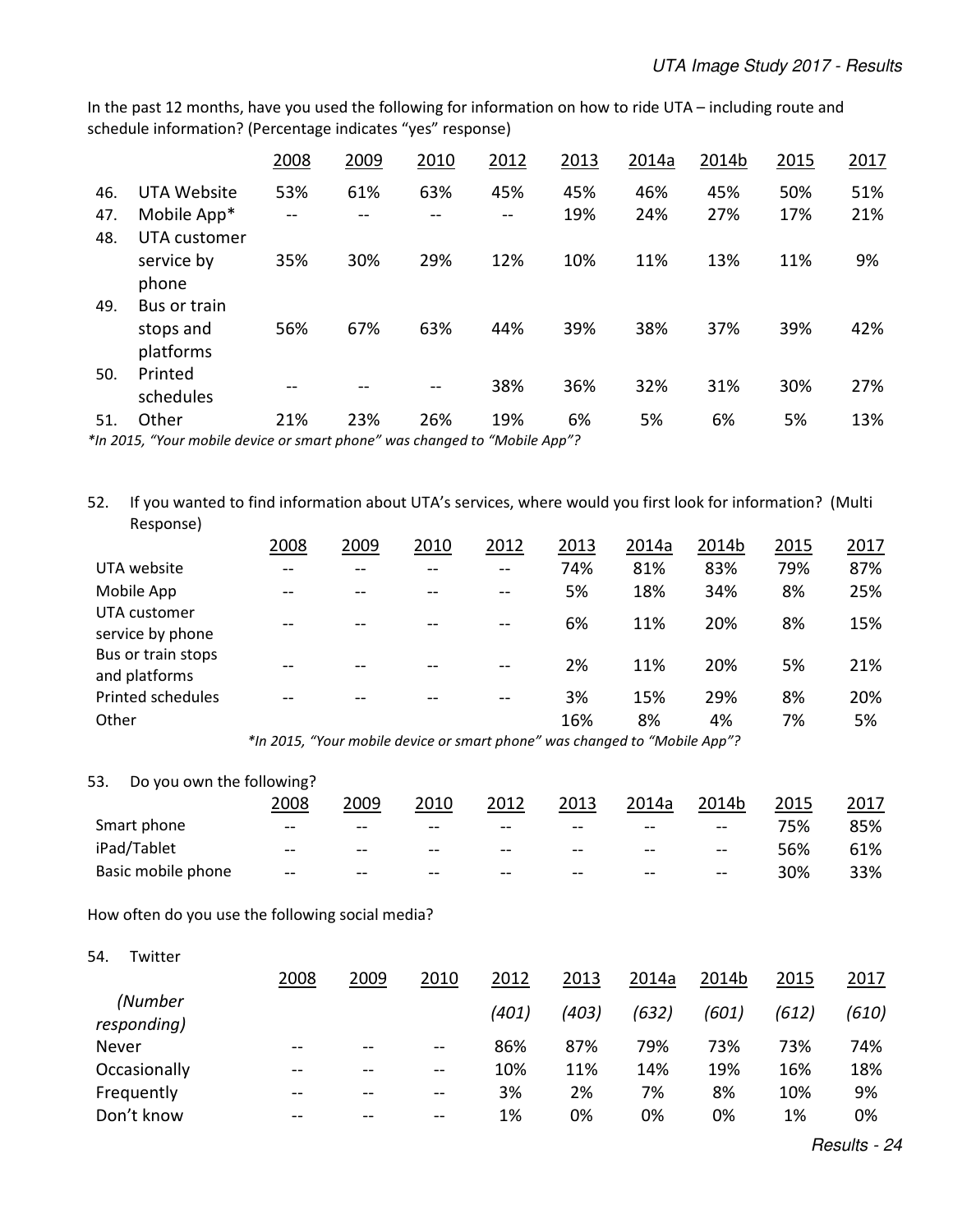55. Facebook

|                        | 2008 | 2009 | 2010  | 2012  | 2013  | 2014a | 2014b | 2015  | 2017  |
|------------------------|------|------|-------|-------|-------|-------|-------|-------|-------|
| (Number<br>responding) |      |      |       | (401) | (403) | (632) | (601) | (612) | (610) |
| Never                  | --   |      |       | 39%   | 41%   | 31%   | 24%   | 25%   | 21%   |
| Occasionally           |      | --   | $-1$  | 29%   | 31%   | 24%   | 24%   | 26%   | 25%   |
| Frequently             |      | --   | $- -$ | 32%   | 27%   | 44%   | 52%   | 49%   | 53%   |
| Don't know             |      |      |       | 0%    | 0%    | 1%    | 0%    | 0%    | 0%    |
| 56.<br>Instagram       |      |      |       |       |       |       |       |       |       |
|                        | 2008 | 2009 | 2010  | 2012  | 2013  | 2014a | 2014b | 2015  | 2017  |
| (Number<br>responding) |      |      |       |       |       |       |       | (612) | (610) |
| Never                  |      |      |       |       |       |       |       | 68%   | 58%   |
| Occasionally           |      | --   |       |       | --    |       | --    | 15%   | 20%   |
| Frequently             | --   | --   |       | --    | --    |       | $- -$ | 17%   | 21%   |
| Don't know             |      |      |       |       |       |       |       | 1%    | 0%    |
|                        |      |      |       |       |       |       |       |       |       |

### **(DEMOGRAPHICS)**

Finally, a few questions to help us analyze the data…

| 57.  | Please indicate your gender: |      |      |      |      |      |       |       |      |      |
|------|------------------------------|------|------|------|------|------|-------|-------|------|------|
|      |                              | 2008 | 2009 | 2010 | 2012 | 2013 | 2014a | 2014b | 2015 | 2017 |
| Male |                              | 43%  | 50%  | 48%  | 48%  | 51%  | 50%   | 42%   | 50%  | 47%  |
|      | Female                       | 57%  | 50%  | 52%  | 52%  | 49%  | 50%   | 58%   | 50%  | 53%  |
| 58.  | What is your age category?   |      |      |      |      |      |       |       |      |      |
|      |                              | 2008 | 2009 | 2010 | 2012 | 2013 | 2014a | 2014b | 2015 | 2017 |
|      | 18-24                        | 4%   | 5%   | 5%   | 5%   | 5%   | 6%    | 8%    | 9%   | 7%   |
|      | $25 - 34$                    | 13%  | 15%  | 14%  | 14%  | 14%  | 14%   | 14%   | 15%  | 16%  |
|      | 35-44                        | 16%  | 18%  | 17%  | 18%  | 18%  | 18%   | 17%   | 15%  | 21%  |
|      | 45-54                        | 20%  | 21%  | 21%  | 25%  | 25%  | 21%   | 17%   | 17%  | 17%  |
|      | $55 - 64$                    | 23%  | 24%  | 24%  | 22%  | 22%  | 22%   | 24%   | 19%  | 18%  |
|      | 65 to 74                     | 16%  | 12%  | 13%  | 8%   | 8%   | 10%   | 11%   | 17%  | 14%  |
|      | 75 and over                  | 9%   | 5%   | 6%   | 7%   | 7%   | 9%    | 8%    | 8%   | 6%   |
|      | Refuse                       | 1%   | 0%   | 0%   | 1%   | 1%   | 0%    | 0%    | 0%   | 0%   |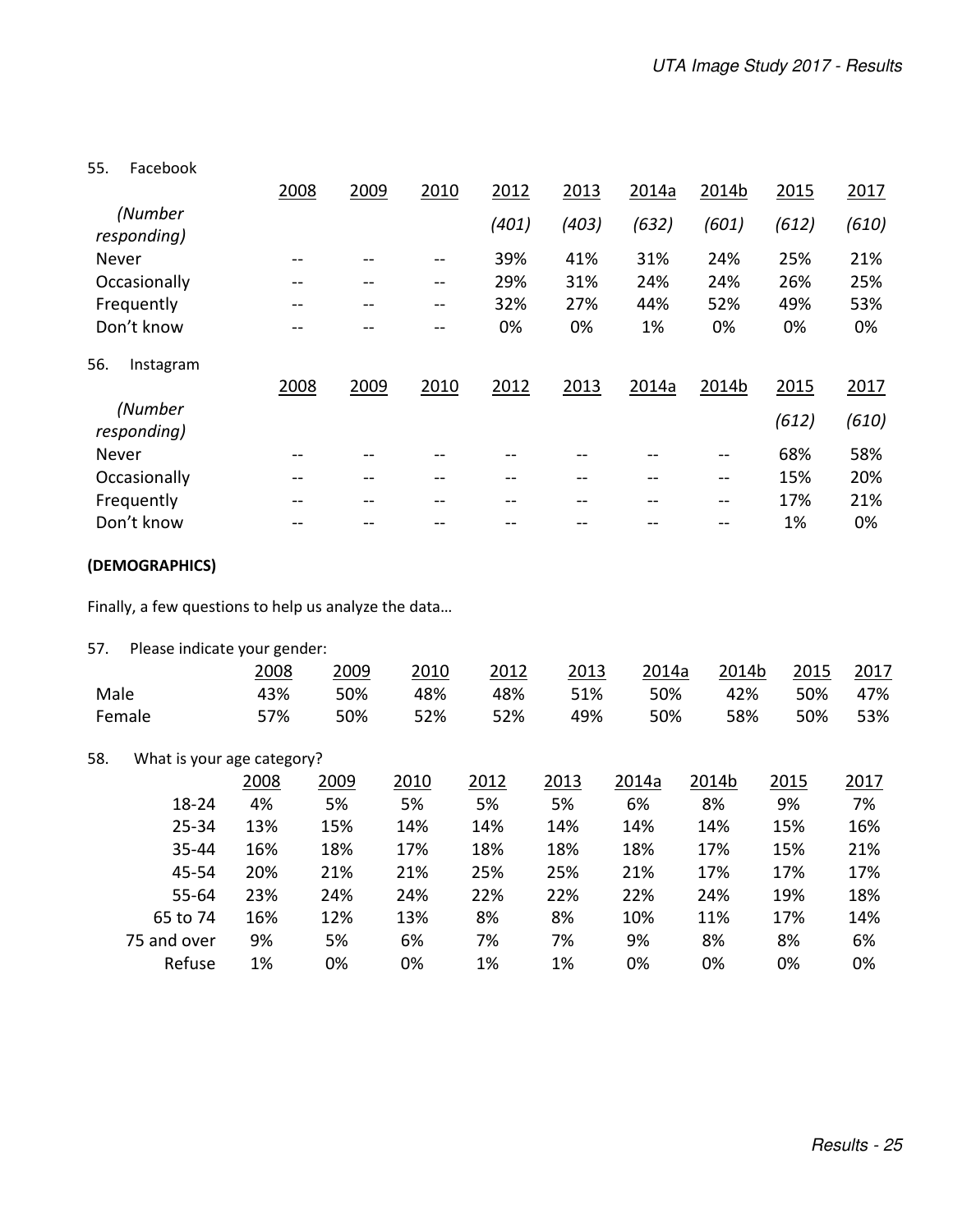#### 59. What is your current job status?

|                                                  | 2008 | 2009 | 2010 | 2012 | 2013 | 2014a | 2014b | 2015 | 2017 |
|--------------------------------------------------|------|------|------|------|------|-------|-------|------|------|
| <b>Employed full-time</b>                        | 45%  | 45%  | 41%  | 40%  | 41%  | 40%   | 36%   | 39%  | 43%  |
| Employed part-time                               | 11%  | 11%  | 11%  | 11%  | 11%  | 8%    | 13%   | 10%  | 10%  |
| Unemployed                                       | 3%   | 4%   | 4%   | 6%   | 4%   | 5%    | 3%    | 3%   | 3%   |
| Retired                                          | 27%  | 20%  | 21%  | 20%  | 19%  | 21%   | 22%   | 24%  | 20%  |
| Stay at home parent/<br>homemaker                | 7%   | 11%  | 12%  | 11%  | 14%  | 13%   | 13%   | 10%  | 10%  |
| Self-employed                                    | 3%   | 6%   | 7%   | 5%   | 3%   | 4%    | 4%    | 5%   | 7%   |
| Student                                          | 2%   | 2%   | 2%   | 3%   | 3%   | 3%    | 3%    | 4%   | 3%   |
| Unable to work due to<br>med. problem / disabled | 1%   | 1%   | 1%   | 3%   | 1%   | 4%    | 1%    | 3%   | 3%   |
| Other                                            | 1%   | 0%   | 2%   | 1%   | 0%   | 2%    | 1%    | 1%   | 1%   |
| Don't know (DO NOT<br>READ)                      | 0%   | 0%   | 0%   | 0%   | 0%   | 0%    | 0%    | 0%   | 0%   |
| Prefer not to answer                             |      |      |      |      |      |       | 1%    | 0%   | 0%   |

# 60. What is the last level of education you completed?

|                                       | 2008 | 2009 | 2010 | 2012 | 2013 | 2014a | 2014b | 2015 | 2017 |
|---------------------------------------|------|------|------|------|------|-------|-------|------|------|
| Some high school or less              | 2%   | 1%   | 2%   | 2%   | 2%   | 1%    | 2%    | 1%   | 1%   |
| High school graduate or<br>equivalent | 13%  | 9%   | 13%  | 13%  | 12%  | 14%   | 15%   | 12%  | 10%  |
| Some college/technical<br>school      | 30%  | 33%  | 31%  | 34%  | 33%  | 35%   | 33%   | 32%  | 33%  |
| College graduate                      | 35%  | 35%  | 33%  | 35%  | 35%  | 30%   | 31%   | 33%  | 34%  |
| Graduate or professional<br>degree    | 19%  | 21%  | 21%  | 16%  | 16%  | 20%   | 17%   | 21%  | 21%  |
| Prefer not to answer                  | 1%   | 0%   | 0%   | 1%   | 1%   | 0%    | 1%    | 0%   | 0%   |